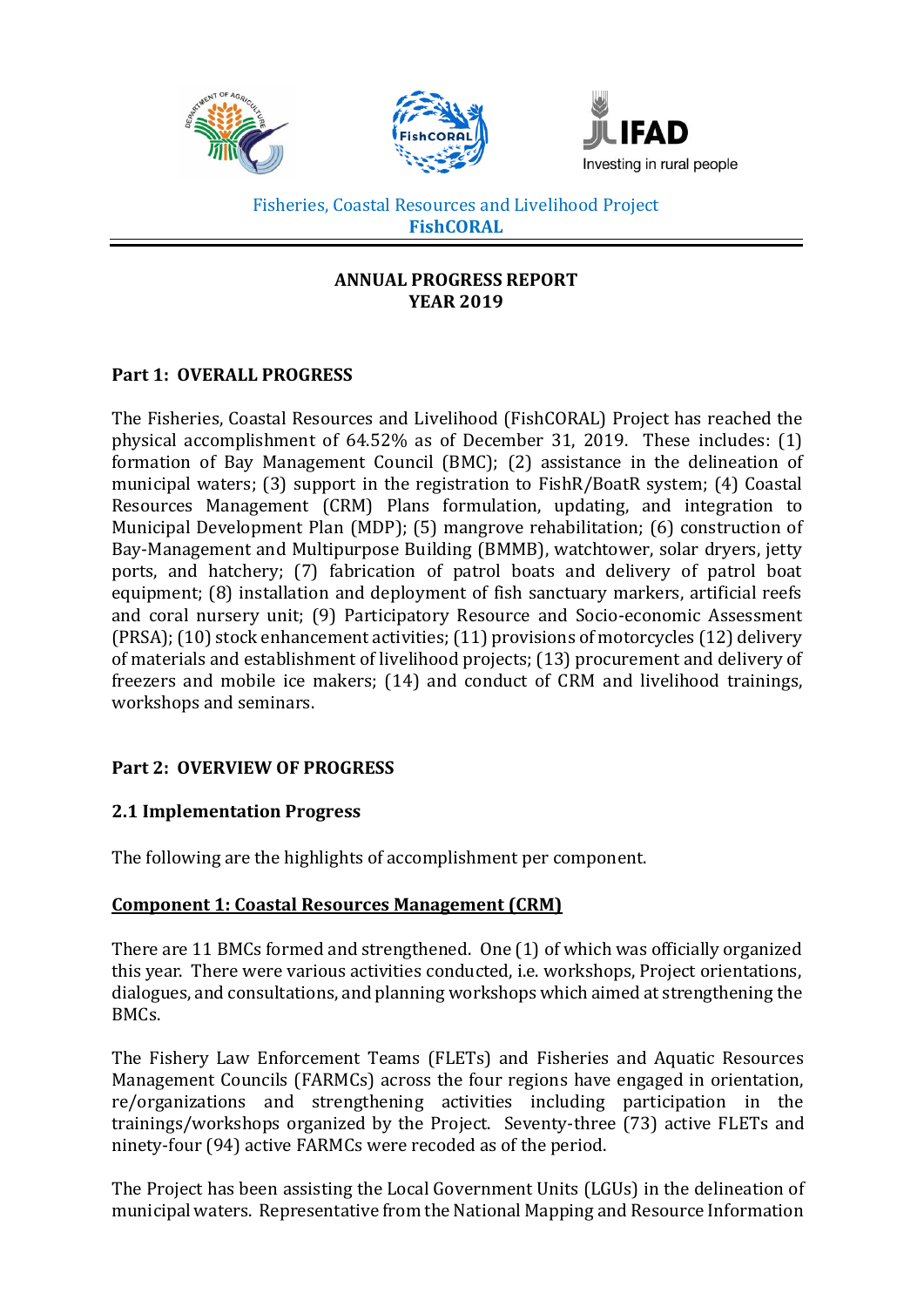Authority (NAMRIA) was invited to assist in the preliminary delineation. As of the period, sixty-five (65) LGUs were assisted in the delineation and twenty-six (26) LGUs in the approval of their zoning ordinances.

There were 116 units of patrol boats [with the complete set of equipment] procured and delivered to Regions 5, 8, 13 and BARMM. Of these, 75 units were distributed this year.

Fisherfolk across the regions were continuously encouraged to participate in the registration systems of BFAR (FishR and BoatR). A total of 3,115 fisherfolk were already assisted in the registration from Regions 5 (285) and 13 (2,830).

Twelve (12) BMMBs were completed as of the period. Four (4) were constructed in 2019. One BMMB under construction in Region 8.

Fifty-nine (59) watchtowers were constructed as of the period of which, 12 were completed this year. Twenty-six (26) units were already turned over to LGUs and seven (7) units are under construction.

The PRSA for Ragay Gulf, Albay Gulf, and Asid Gulf (Region 5), Silago-Cabalian Bays, Leyte Gulf, Matarinao and Maqueda Bays, (Region 8), Butuan and Lianga-Bislig-Hinatuan Bays (Region 13) were already completed. PRSA activities for Illana Bay and Sulu Sea (BARMM) are ongoing.

Assistance in the formulation and updating of municipal CRM plans is continuously rendered by RPMOs.

Sixty-seven (67) CRM plans already formulated and updated and fifteen (15) CRM Plans were approved and integrated into the Municipal Development Plan (MDP) as of the period.

There were CRM planning write shops and training conducted within the year.

Four jetty ports from Regions 5 and 8 are completed and operational as of the period, of these three (3) are completed this year. Two (2) jetty ports are under construction in Region 13.

There were 421 hectares of area situated in Regions 5, 8, 13 and BARMM planted with 1,172,884 mangrove propagules. Of these, 44 hectares are rehabilitated in 2019.

A total of 1,119 markers were installed in fish sanctuaries located in Region 5, 8, 13 and BARMM. These markers cover 4,457 hectares of existing fish sanctuaries.

There were 1,388 units of artificial reefs were deployed in BARMM and Region 5 this year.

There were 516 hectares of seagrass beds protected through the initiative of the LGUs in BARMM.

Four (4) commodities dispersed/stocked in 6 sites of Region 5, 8, 13 and BARMM as part of the stock enhancement activity.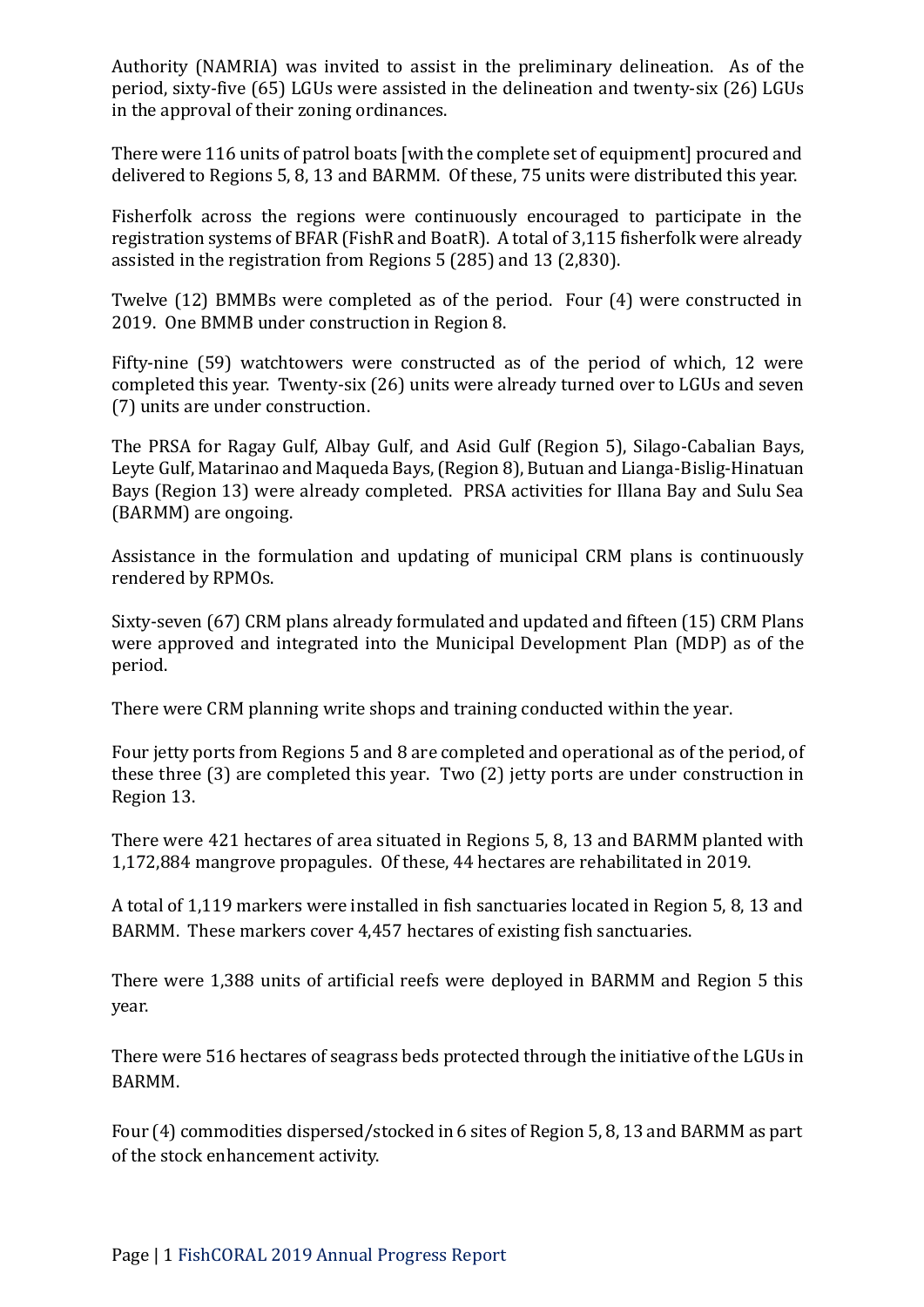Under the resource management measures, the Project has started the installation/establishment of crab lying-n cages, coral nursery units, and mangrove nurseries across the four regions.

A total of 138 units of motorcycles have been released to LGUs. Office/ information technology equipment was also provided to the RPMOs and LGUs.

## **Component 2: Livelihood Development**

A total of 691 POs were formed/ activated comprising 23,245 members (14,150 male and 9,095 female). Technical support was provided to LGUs and communities.

Facilitated savings mobilization club activities. Savings generated will be used to start their proposed livelihood projects.

Implementation of 844 livelihood projects (seaweed farming, aqua silviculture, fish culture, mussel/oyster culture, sea cucumber, mud crab, fish processing, lobster culture, fish pots, fish cages, fish pens, fish drying, and other enterprises) are underway.

There were different activities conducted in the operation of livelihood projects. Deliveries of livelihood materials and equipment are ongoing.

The rehabilitation of hatchery in Region 5 has been completed. Hatchery equipment supports were provided in Regions 8, 13 and BARMM.

Ninety-one (91) units of solar dryers were constructed. Of these, 84 units were completed during the year. Thirty-nine units (39) of solar dryers are under construction in Region 5, 8 and BARMM.

There were 312 freezers and 24 mobile ice makers delivered to RPMOs and LGUs as of the period in which, 9 freezers and 8 mobile ice makers were distributed this year.

One (1) processing center was completed in Motiong, Samar (Region 8). Construction of another processing center in Jiabong, Samar (Region 8) is ongoing. Equipment and materials for the processing center are provided in Sorsogon (Region 5).

There were livelihood skills training, workshops, and seminars conducted in Regions 5, 8 13 and BARMM.

There are Capacity Building on Gender and Development (GAD) activities conducted. the Project conducted a writeshop, trainings, and regular classes/sessions in relation to Aqua-based Business School-Gender and Climate Change (ABS-GCC).

There were 579 ABS enrollees (207 male and 372 female) situated in 28 ABS sites of Region 8, 13 and BARMM. There are also 200 graduates or 12 ABS groups who graduated from Region 8 this year.

#### **Component 3: Project Management and Coordination**

Continuous site monitoring activities were regularly conducted (national and regional level). Physical and financial reports were submitted to concerned agencies. Reporting is made via online through live documents administered by the Project. The Project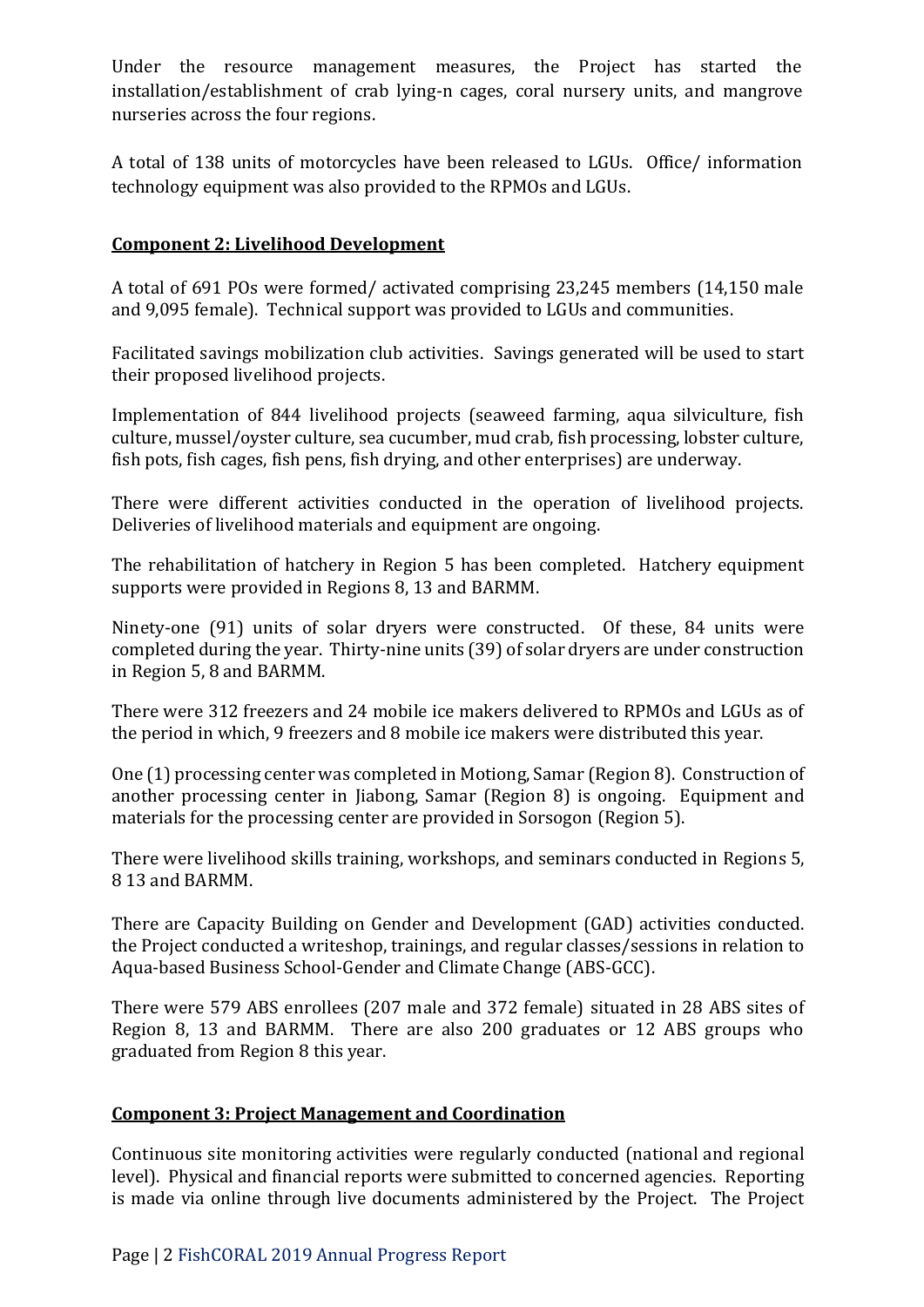website is available online, which includes dashboard and geographic information system (GIS).

A new monitoring tool that aims to track the implementation status of all livelihood projects in the regions, a tracker for the actual status of different infrastructure support and a beneficiary registration system for counting the total project reach was formulated and established.

Knowledge Management activities such as Information, Education, and Communication (IEC) campaigns were conducted. KM materials were reproduced, distributed and disseminated to the public.

The regular posting of PSCO and RPMO activities on its Facebook Page and the updating of articles, photos, reading materials on its official FishCORAL and IFAD website and FishCORAL portal were also done.

Workshops on Project's operational planning, procurement planning (national and regional levels), Most Significant Change (MSC) and Story Collection, Total Project Reach (TPR) Guidelines, Annual Outcome Survey (AOS) Orientation, and 2020 Annual Procurement Plan (APP) and Annual Work Plan and Budget (AWPB) were conducted. Facilitation in the assessment meeting for the Department of Agriculture (DA) Special Projects and the participation in the 2019 Annual Country Programme Review (ACPoR) for the Philippines and Knowledge Learning Market and Policy Engagement (KLMPE) were also done.

### **2.2 Total Project Reach (TPR) Status.**

Total number of beneficiary's reach were recorded and incorporated in the Beneficiary Registration Form (BRF). See Annex 1 for the indicators to identify direct and indirect beneficiaries. The tables below show the status of the total project reach across the four regions as of December 31, 2019.

| <b>Region</b> | <b>Coastal HH</b> |                | <b>Direct HH</b> |                |                         |
|---------------|-------------------|----------------|------------------|----------------|-------------------------|
|               | <b>Target</b>     | <b>Reached</b> | <b>Target</b>    | <b>Reached</b> | <b>Female Headed HH</b> |
|               | 57,545            | 24,463         | 27,730           | 2,985          | 576                     |
| <b>VIII</b>   | 66,849            | 31,664         | 32,214           | 7,005          | 1,373                   |
| <b>XIII</b>   | 35,126            | 15,618         | 16,927           | 4,083          | 1,958                   |
| <b>BARMM</b>  | 28,480            | 19,670         | 14,395           | 13,725         | 4,350                   |
| <b>Total</b>  | 188,000           | 91,415         | 90,596           | 18,423         | 4,960                   |

Table 1. Cumulative Status of TPR for the Coastal and Direct Households.

| Table 2. Total Project Reach (individual, women, youth) |  |  |
|---------------------------------------------------------|--|--|
|---------------------------------------------------------|--|--|

| <b>Region</b> | <b>Individual Fishers</b> |                | <b>Women</b> (50%) |                | Youth         |                |
|---------------|---------------------------|----------------|--------------------|----------------|---------------|----------------|
|               | <b>Target</b>             | <b>Reached</b> | <b>Target</b>      | <b>Reached</b> | <b>Target</b> | <b>Reached</b> |
|               | 179,526                   | 93,857         | 108,200            | 1,533          | 21,640        | 254            |
| <b>VIII</b>   | 218,474                   | 172,255        | 117,590            | 2,428          | 23,518        | 1,276          |
| <b>XIII</b>   | 146,145                   | 76,777         | 72,548             | 2,064          | 14,510        | 415            |
| <b>BARMM</b>  | 180,168                   | 142,830        | 66,827             | 1,839          | 13,340        | 1,150          |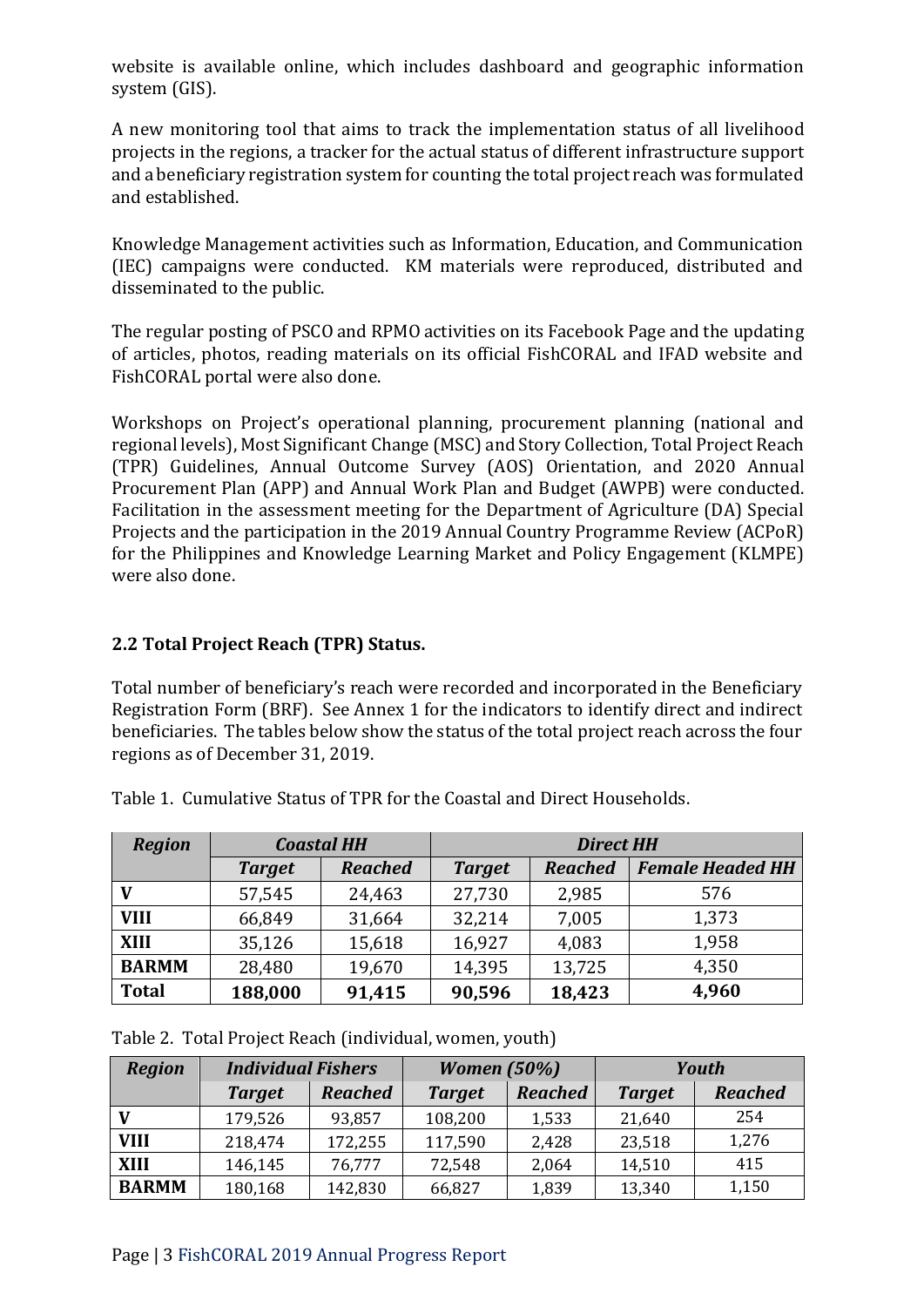Table 3. Total Project Reach according to group membership (CRM) and household (livelihood component)

| <b>Region</b> | <b>Group membership</b> |              |             | <b>Livelihood</b>       |                     |  |
|---------------|-------------------------|--------------|-------------|-------------------------|---------------------|--|
|               | PO                      | <b>FARMC</b> | <b>FLET</b> | <b>Direct Household</b> | <b>Women Headed</b> |  |
|               | 4,013                   | 66           | 127         | 179,526                 | 93,857              |  |
| <b>VIII</b>   | 7,847                   | 351          | 664         | 218,474                 | 172,255             |  |
| <b>XIII</b>   | 4,255                   | 140          | 119         | 146,145                 | 76,777              |  |
| <b>BARMM</b>  | 4,929                   | 76           | 133         | 180,168                 | 142,830             |  |
| <b>Total</b>  | 20,905                  | 633          | 1,043       | 724,313                 | 485,719             |  |

# **2.3 Over-all Weighted Physical Accomplishment (OWPA)**

All of the components and activities under FishCORAL Project are being implemented in the 103 municipalities and 14 provinces covering 11 bays/gulfs. The Over-all Weighted Physical Accomplishment (OWPA) has reached 64.52% as of 31 December 2019 against its 94% target set for the month of December 2019. Figure 1 shows the OWPA.



Figure 1. Over-all Weighted Physical Accomplishment

# **2.4 Fund Utilization**

The cumulative obligation rate is at 93% for IFAD loan, 89% for government counterpart, and 33% for the IFAD grant. Cumulative disbursement rate for IFAD loan is at 69%, 78% for the IFAD grant, and 73% for the government counterpart. The cumulative utilization rate for IFAD loan is at 61%, 30% for the IFAD grant, and 55% for the government counterpart. See Table 4 for the Cumulative Financial Accomplishment.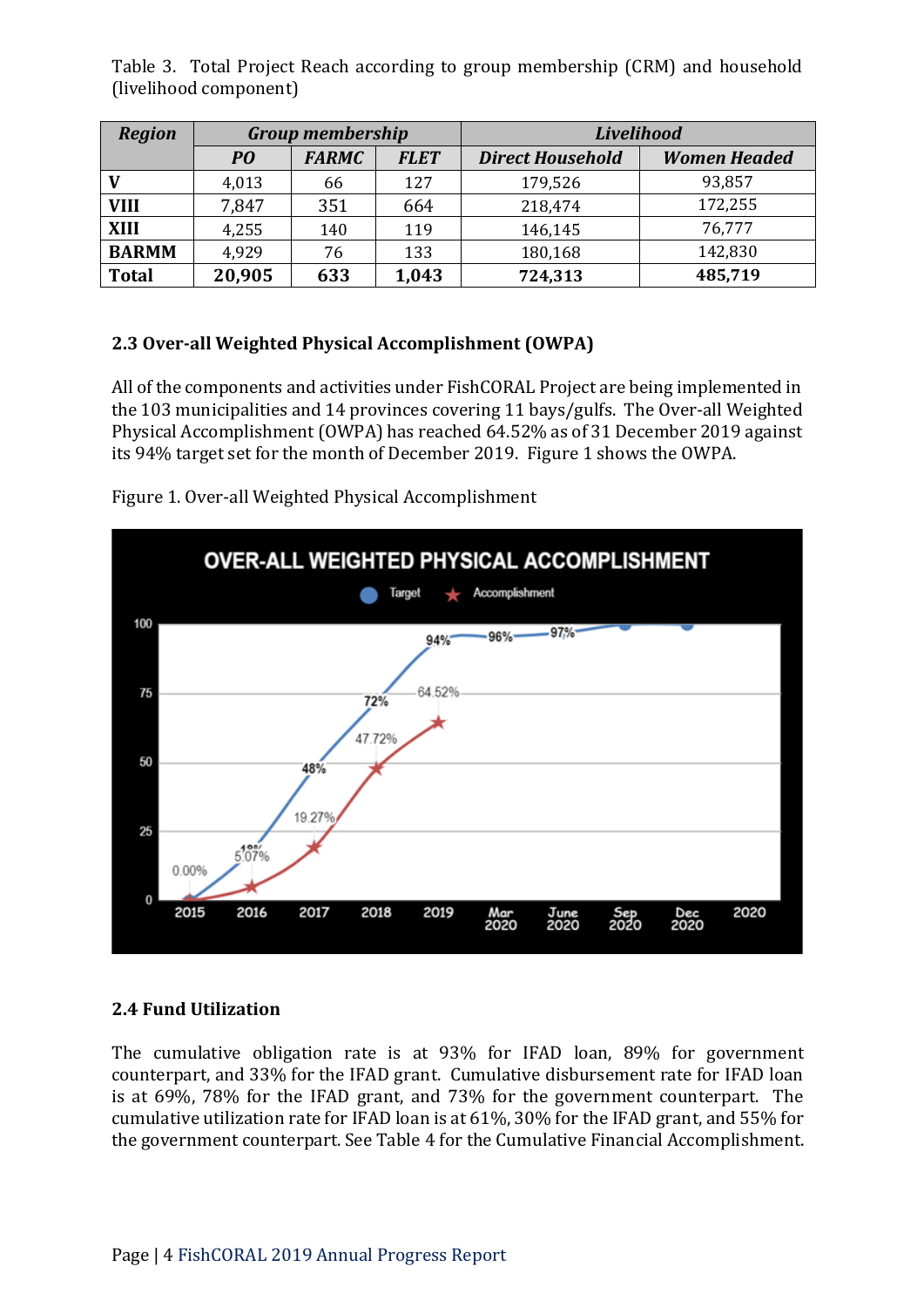The current obligation rate is at 92.9% for the IFAD loan and 87.7% for government counterpart. The current disbursement rate for the IFAD loan is 39.2% and 45.8% for the government counterpart. See Table 5 for the Current Financial Accomplishment.

| <b>CUMULATIVE FINANCIAL ACCOMPLISHMENT</b><br>As of December 15, 2019 |                                             |                                           |                  |                    |                                      |                     |                                    |                    |                             |                                                    |
|-----------------------------------------------------------------------|---------------------------------------------|-------------------------------------------|------------------|--------------------|--------------------------------------|---------------------|------------------------------------|--------------------|-----------------------------|----------------------------------------------------|
| <b>PARTICULARS</b>                                                    | <b>PROJECT COST</b><br><b>AND FINANCING</b> | <b>AUTHORIZED</b><br><b>APPROPRIATION</b> | <b>ALLOTMENT</b> | <b>OBLIGATIONS</b> | <b>UNOBLIGATED</b><br><b>BALANCE</b> | <b>DISBURSEMENT</b> | <b>UNPAID</b><br><b>OBLIGATION</b> | % (Obl/<br>All ot) | % (Disb/<br>Ob <sub>l</sub> | $\boldsymbol{w}$<br>(Disbursemen<br>t/Project Cost |
|                                                                       |                                             |                                           |                  |                    |                                      |                     |                                    |                    |                             |                                                    |
| <b>LOAN PROCEEDS</b>                                                  | 1,271,507                                   | 1,208,481                                 | 1,208,481        | 1,128,567          | 79,915                               | 780,432             | 348,134                            | 93%                | 69%                         | 61%                                                |
| <b>MOOE</b>                                                           | 765.135                                     | 709,668                                   | 709.668          | 654.505            | 55,164                               | 537.772             | 116,733                            | 92%                | 82%                         | 70%                                                |
| CO                                                                    | 506,372                                     | 498,813                                   | 498,813          | 474,062            | 24,751                               | 242,660             | 231,401                            | 95%                | 51%                         | 48%                                                |
| <b>GPH COUNTERPART</b>                                                | 259,967                                     | 220,684                                   | 220,684          | 196,736            | 23,948                               | 143,977             | 52,759                             | 89%                | 73%                         | 55%                                                |
| <b>MOOE</b>                                                           | 175.449                                     | 151.014                                   | 151.014          | 140.028            | 10.986                               | 115.453             | 24.574                             | 93%                | 82%                         | 66%                                                |
| CO                                                                    | 84,518                                      | 69,670                                    | 69,670           | 56,708             | 12,962                               | 28,524              | 28,184                             | 81%                | 50%                         | 34%                                                |
| <b>GRANT PROCEEDS</b>                                                 | 29,000                                      | 33,715                                    | 33,715           | 11,213             | 22,502                               | 8,723               | 2,490                              | 33%                | 78%                         | 30%                                                |
| <b>MOOE</b>                                                           | 29,000                                      | 33,715                                    | 33,715           | 11,213             | 22,502                               | 8,723               | 2,490                              | 33%                | 78%                         | 30%                                                |
| <b>GRAND TOTAL</b>                                                    | 1,560,474                                   | 1,462,880                                 | 1,462,880        | 1,336,515          | 126,365                              | 933,132             | 403,383                            | 91%                | 70%                         | 60%                                                |

Table 5: Current Financial Progress in Million Pesos

| <b>FY 2019 FINANCIAL ACCOMPLISHMENT</b><br>CONSOLIDATED |                                           |                                 |                                   |                                      |                                |                                |                   |                  |
|---------------------------------------------------------|-------------------------------------------|---------------------------------|-----------------------------------|--------------------------------------|--------------------------------|--------------------------------|-------------------|------------------|
|                                                         |                                           |                                 | As of December 31, 2019           |                                      |                                |                                |                   |                  |
| <b>PARTICULARS</b>                                      | <b>AUTHORIZED</b><br><b>APPROPRIATION</b> | <b>ALLOTMENT</b>                | <b>OBLIGATIONS</b>                | <b>UNOBLIGATED</b><br><b>BALANCE</b> | <b>DISBURSEMENT</b>            | <b>UNPAID OBLIGATION</b>       | % (Obl/<br>Allot) | % (Disb/<br>Obl) |
| <b>CURRENT APPROPRIATION</b>                            | 334,184,400.00                            | 334,184,400.00                  | 307,433,250.77                    | 26,751,149.23                        | 123,758,993.26                 | 183,674,257.51                 | 92.0%             | 40.3%            |
| <b>LOAN PROCEEDS</b>                                    | 279,005,400.00                            | 279,005,400.00                  | 259,059,443.19                    | 19,945,956.81                        | 101,597,968.90                 | 157,461,474.29                 | 92.9%             | 39.2%            |
| <b>MOOE</b><br><sub>CO</sub>                            | 182,979,400.00<br>96,026,000.00           | 182,979,400.00<br>96,026,000.00 | 174,970,673.66<br>84,088,769.53   | 8,008,726.34<br>11,937,230.47        | 91,252,609.82<br>10,345,359.08 | 83,718,063.84<br>73,743,410.45 | 95.6%<br>87.6%    | 52.2%<br>12.3%   |
| <b>GPH COUNTERPART</b>                                  | 55,179,000.00                             | 55,179,000.00                   | 48,373,807.58                     | 6,805,192.42                         | 22,161,024.36                  | 26,212,783.22                  | 87.7%             | 45.8%            |
| <b>MOOE</b><br><sub>CO</sub>                            | 41,163,000.00<br>14,016,000.00            | 41,163,000.00<br>14,016,000.00  | 37, 148, 324. 83<br>11,225,482.75 | 4,014,675.17<br>2,790,517.25         | 20,686,654.58<br>1,474,369.78  | 16,461,670.25<br>9,751,112.97  | 90.2%<br>80.1%    | 55.7%<br>13.1%   |
| <b>CONTINUING APPROPRIATI</b>                           | 54,979,242.56                             | 54,979,242.56                   | 48,988,093.01                     | 5,991,149.55                         | 16,883,011.85                  | 32,105,081.16                  | 89.1%             | 34.5%            |
| <b>LOAN PROCEEDS</b>                                    | 42,630,339.44                             | 42,630,339.44                   | 38,901,032.54                     | 3,729,306.90                         | 15,270,740.02                  | 23,630,292.52                  | 91.3%             | 39.3%            |
| <b>MOOE</b><br><sub>CO</sub>                            | 21,177,350.29<br>21,452,989.15            | 21,177,350.29<br>21,452,989.15  | 21,062,616.78<br>17,838,415.76    | 114.733.51<br>3,614,573.39           | 13,071,866.18<br>2,198,873.84  | 7,990,750.60<br>15,639,541.92  | 99.5%<br>83.2%    | 62.1%<br>12.3%   |
| <b>GPH COUNTERPART</b>                                  | 12,348,903.12                             | 12,348,903.12                   | 10,087,060.47                     | 2,261,842.65                         | 1,612,271.83                   | 8,474,788.64                   | 81.7%             | 16.0%            |
| <b>MOOE</b><br><sub>CO</sub>                            | 7.274.786.22<br>5,074,116.90              | 7.274.786.22<br>5,074,116.90    | 6.487.110.91<br>3,599,949.56      | 787.675.31<br>1,474,167.34           | 1.606.128.98<br>6,142.85       | 4.880.981.93<br>3,593,806.71   | 89.2%<br>70.9%    | 24.8%<br>0.2%    |
| <b>GRAND TOTAL</b>                                      | 395,475,192.92                            | 395,475,192.92                  | 357,339,088.53                    | 38,136,104.39                        | 141,038,482.04                 | 216.300.606.49                 | 90%               | 39%              |

## **Part 3: ISSUES/ CONCERNS AND WAY FORWARD**

See Table 6 for the issues and concerns raised during the period.

Table 6: Issues/Concerns and Recommendations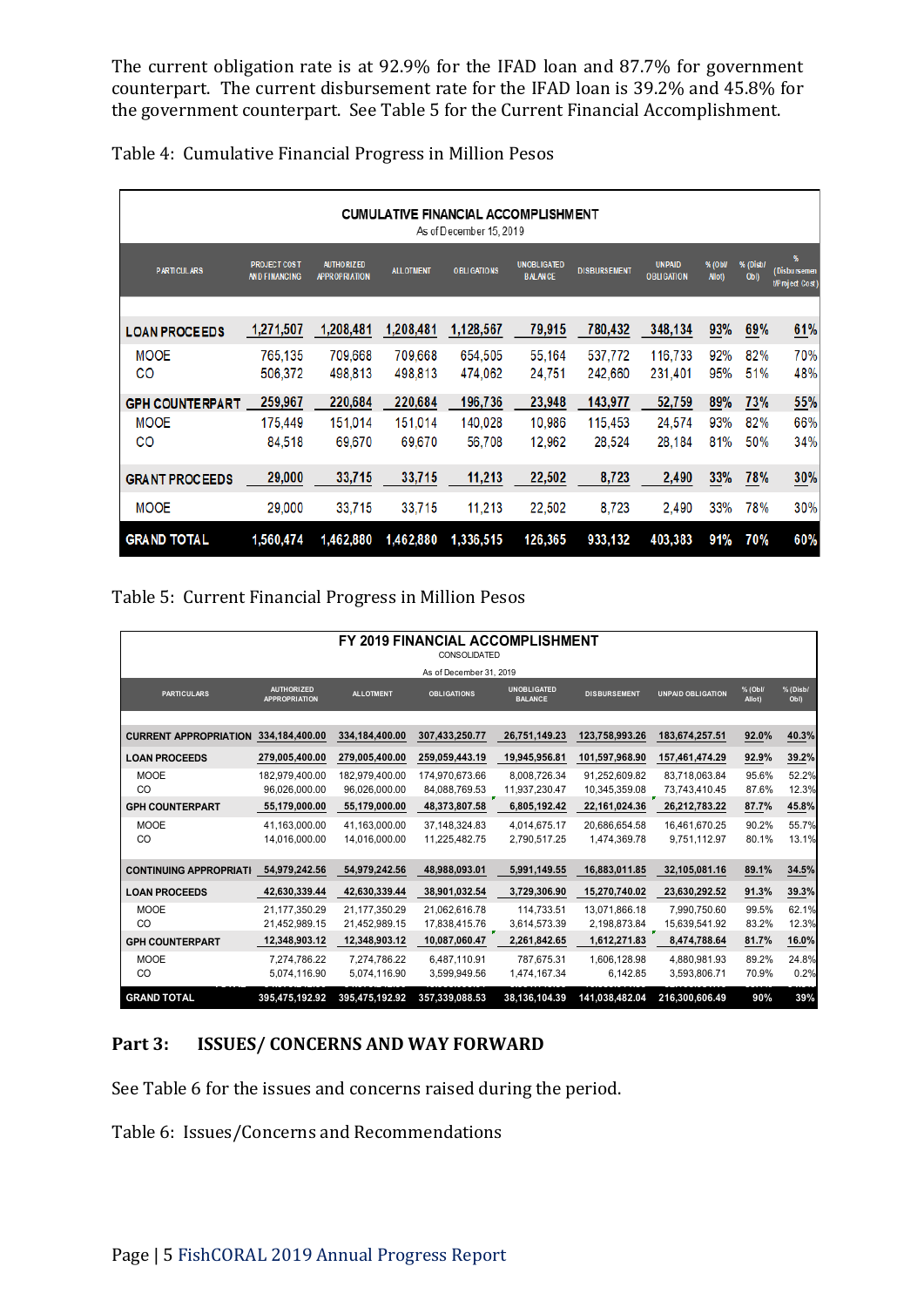| <b>Issues/Concerns</b>               | <b>Actions taken / Actions to be</b><br>taken                                                                                                          | <b>Responsible</b><br>Office /<br><b>Personnel</b> | <b>Timeline</b>             |
|--------------------------------------|--------------------------------------------------------------------------------------------------------------------------------------------------------|----------------------------------------------------|-----------------------------|
| Typhoon Tisoy damages in<br>Region 5 | Typhoon damage report<br>submitted to Bureau of Fisheries<br>and Aquatic Resources (BFAR).<br>Application for PCIC insurance is<br>set on January 2020 | RPMO 5, CFs                                        | First<br>Quarter of<br>2020 |

## **Part 4: PROJECT ACTIVITIES**

### **Component 1. Coastal Resource Management (CRM)**

The intended outcome from the component is "*Fishing communities adopted sustainable management of fishery and coastal resources*".

#### **Output 1: Capabilities of LGUs and fishing communities to enforce sustainable management of fishery and coastal resources established**.

*1. Formation and Strengthening of Bay Management Councils (BMCs).* There were 11 BMCs formed and strengthened which includes the additional BMC in the Sulu Sea due to its wide-area coverage (2 provinces and 13 municipalities). The Aquatic Resources Management and Development Council (ALFARMDC) was officially organized this year. One (1) additional BMC for Leyte Gulf will also be formed since it covers 3 provinces and 18 municipalities. There were various activities conducted, i.e. workshops, Project orientations, dialogues, and consultations which aimed at strengthening the BMCs. There were also regular meetings conducted which were attended by the local chief executives (LCEs), LGUs and BFAR representatives, Sangguniang Bayan (SB) members and RPMO personnel.

The following are list of organized BMCs across the regions:

- Ragay Gulf Management and Development Council (RGMDC)
- Asid Gulf Management Council (AGMC)
- Abay Gulf Management Council (AGMC)
- Matarinao Bay Management Council (MBMC)- to be organized/for reactivation
- Alliance of Seven for Integrated Coastal Zone Management (A7)
- Aquatic Resources Management and Development Council (ALFARMDC)- was organized this year
- Pacific Alliance of LGUs for Marine Resources Development Council (PALMDevC)
- Alliance of LGUs in Samar Bays and Channels (ALSBACH)
- Butuan Bay Development Alliance (BBDA)
- Coastal Community Alliance Unified for Sustainable Ecosystem (CCAUSE)
- Illana Bay Management Council (IBMC)
- Sulu Sea Bay Management Council (SSBMC-Sulu and Basilan part)
- *2. Fishery Law Enforcement Teams (FLETs) and Fisheries and Aquatic Resources Management Councils (FARMCs).* The Project has been providing support in the continuous formation, reorganization/reactivation, strengthening, and assessment of FLETs and FARMC. These institutions normally conduct their regular meetings that served as a venue for discussing matters related to protection, conservation and sustainable management of marine and coastal resources. The meetings were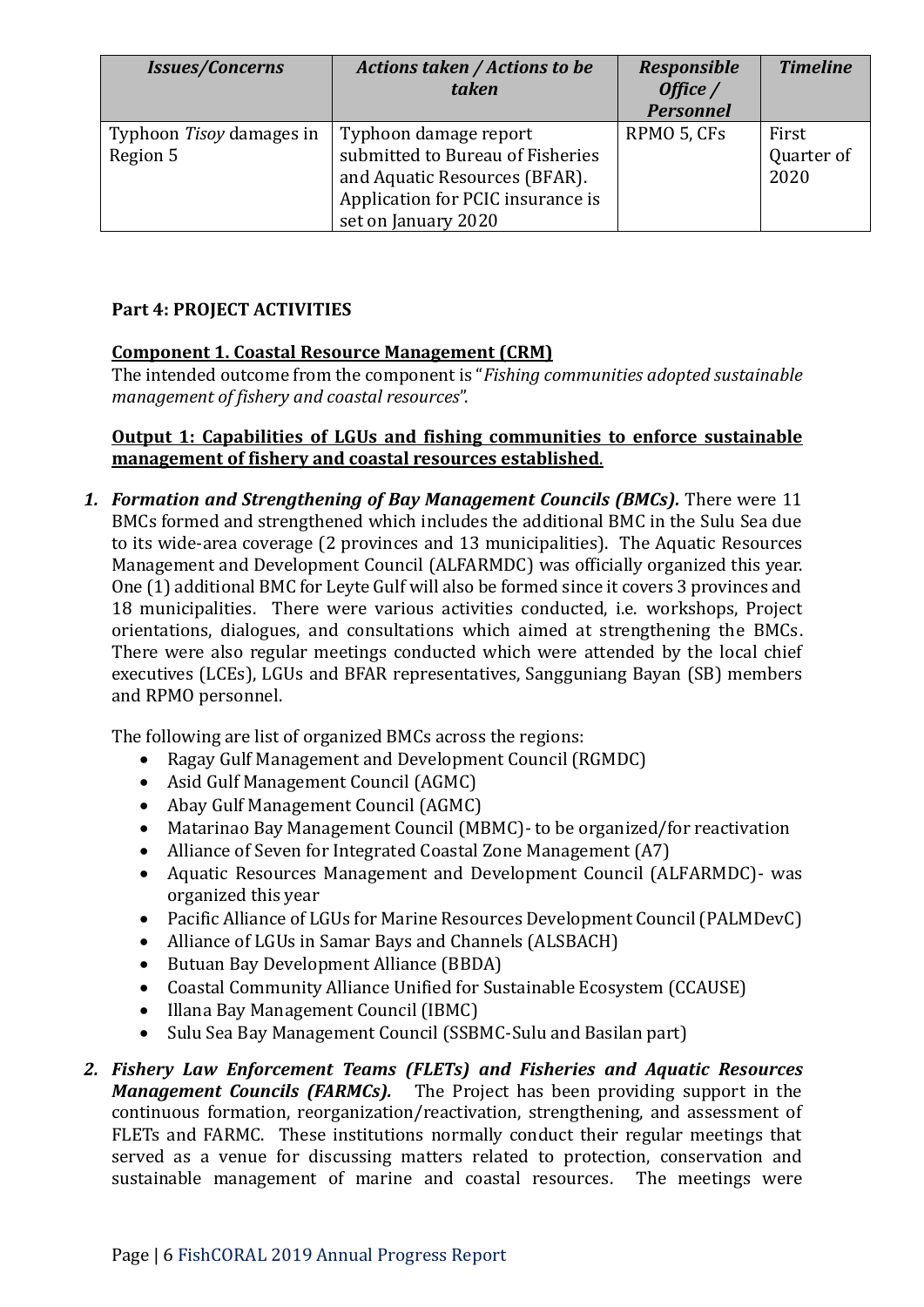participated by PNP, Coast Guard, BFAR and SB representatives, *Bantay Dagat*, LGUs, and POs members.

FLET and FARMC covers the following activities: i) seaborn patrol and surveillance activities that resulted in different apprehensions; ii) deputization of FLETs; iii) re/election of FLET and FARMCs officers; iv) re-organization meetings and consultation workshops; v) partnership with the police regional offices; vi) demarcation of MPA/FS; vii) information drives; viii) assistance on creation of municipal fisheries development plan; ix) and coastal clean-up.

There were FLET training conducted to equip the enforcers with skills and discipline in safeguarding the aquatic resources and to enhance their capabilities in conducting seaborne operations. List of FLET trainings conducted within the year, includes the following:

- Strengthening of Law Enforcement Capability as a strategy in CRM planning and implementation
- Scuba diving training Fishery laws and regulations training
- Fish examination training
- RA 8550 (An Act to prevent, deter and eliminate illegal, unreported and unregulated fishing, amending Republic Act No. 8550, known as the "Philippine Fisheries Code of 1998)

A total of 73 active FLETs (Region 5 - 23; Region 8 - 38; Region 13 - 11; and BARMM - 1) and 94 active FARMCs (Region 5 - 23; Region 8 - 31; Region 13 - 18; and BARMM - 21) were recoded as of the period.

*3. Delineation of Municipal Waters.* The Project has been helping and guiding the LGUs in the preparation of SB resolution for the delineation and zoning of their municipal waters. A series of coordination meetings with NAMRIA was done for technical assistance. There were also consultation meetings and dialogues conducted with LGUs. Issues and concerns related to the delineation of municipal waters and boundaries were raised and discussed during meetings.

A series of one-day conferences with the LGUs were conducted for Samar, Eastern Samar, and Leyte Provinces in Region 8. The Coast and Geodetic Survey Department of NAMRIA presented a preliminary delineation of each municipal waters. During the event, the preliminary delineation has been drawn on maps accompanied by a technical description.

In Region 5, the municipalities of Milagros, Balud, Cawayan, Placer and Esperanza, Masbate have already delineated their municipal waters and is waiting for the certification issued from NAMRIA. Municipality of Legazpi City, Albay initiated the public consultation of approval of zoning ordinance of their municipal waters.

A total of 65 LGUs were assisted in the delineation. Twenty-six (26) LGUs were also assisted in the approval of their zoning ordinances.

*4. Provision of Patrol Boat Engines and Equipment*. As of the period, a total of 116 units of patrol boats (75 units were distributed this year) were procured and delivered to Region 5 (29 units), Region 8 (43 units), Region 13 (21 units) and BARMM (23) as well as set of equipment such as global positioning system devices (GPS), scuba gears, life vest, and underwater cameras fins, booties, buoyancy control device, goggles/masks,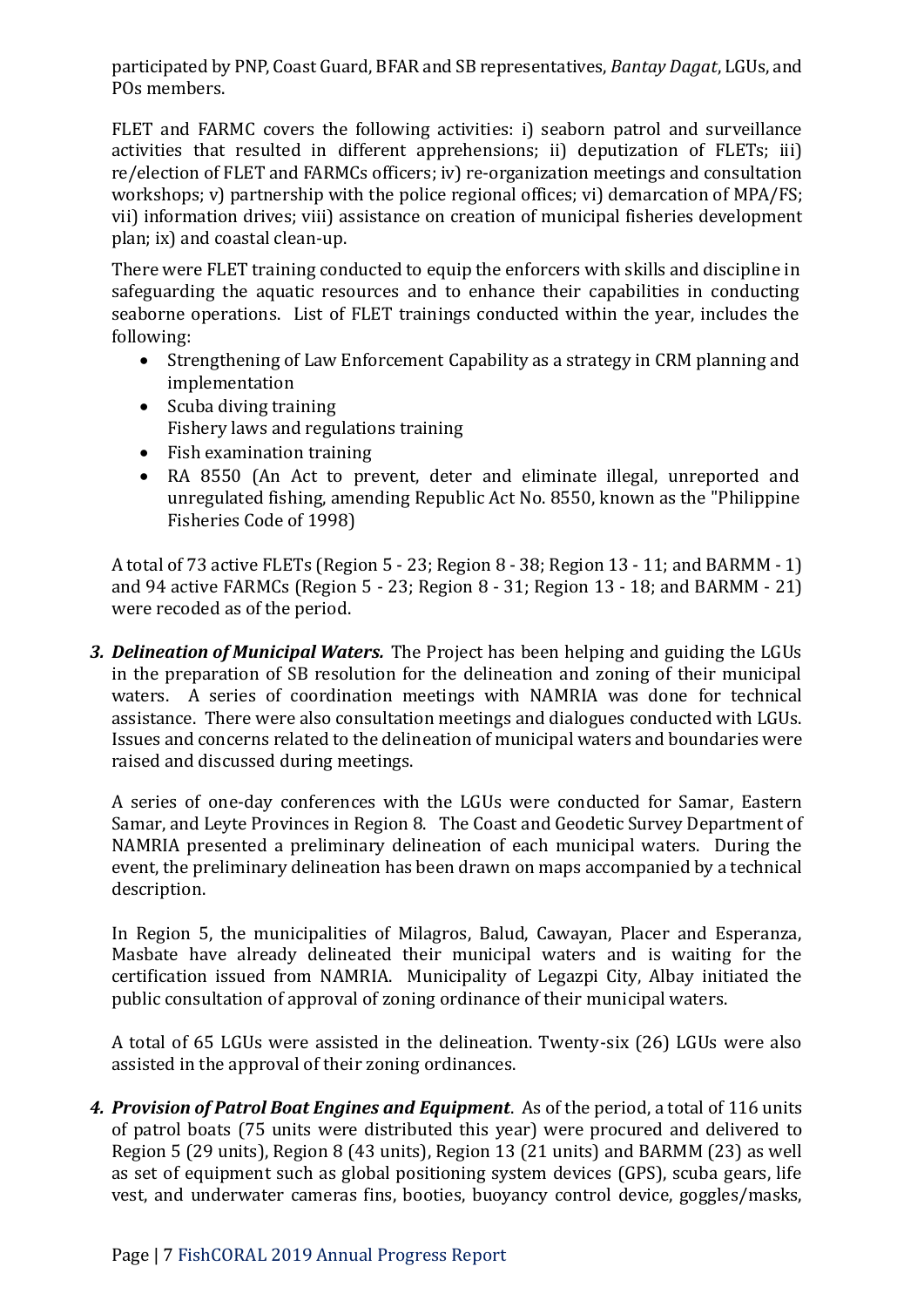weights with belt, air tank with valve, reel accessories, regulator, snorkel, wet suit and slate boards turned over to LGUs and PFOs of BARMM and Region 8.

For BARMM, engines for the remaining patrol boats are for procurement while for Region 8, the hulls and engines of fabricated patrol boats have been completed and for site delivery already.

The municipalities of Agusan del Norte and Surigao del Sur in Region 13 have already conducted its regular surveillance and seaborne operations using the patrol boats provided by the Project.

- *5. Support to Municipal Licensing System.* Fisherfolks across the regions were encouraged and supported to participate in the registration systems of BFAR (FishR and BoatR). A total of 3,115 fisherfolk were already assisted in the registration from Regions 5 (285) and 13 (2,830).
- *6. Provision of Bay Management and Multi-purpose Buildings (BMMB).* Twelve (12) BMMBs were completed as of the period. Of these, 4 were constructed in 2019. The construction of the building situated in San Juan, Southern Leyte is at 40% accomplished. To sustain the functionality of the BMMB, concerned LGUs have allocated counterpart funds for the repair and maintenance of each building.See table 7 for the status of BMMB across the four regions.

| <b>Region</b> | <b>Completed</b> | On-going | <b>Turn-over</b> | <b>Remarks</b>              |
|---------------|------------------|----------|------------------|-----------------------------|
|               |                  |          |                  | Ongoing painting of signage |
| VIII          |                  |          |                  | 1 additional BMMB is at 40% |
|               |                  |          |                  | accomplished                |
| XIII          |                  |          |                  | 2 Buildings operational     |
| <b>BARMM</b>  |                  |          |                  | Target achieved;            |
|               |                  |          |                  | 1 additional BMMB already   |
|               |                  |          |                  | completed                   |
| <b>Total</b>  |                  |          |                  |                             |

Table 7. Cumulative Status of Bay Management and Multi-purpose Building

*7. Provision of Municipal Watchtowers.* Fifty-nine (59) watchtowers were constructed as of the period of which, 12 were completed this year. Twenty-six (26) units were already turned over to LGUs while 16 remaining watchtowers are either for construction or under procurement.

The construction of 7 watchtowers located in the municipalities of Bato (60%), Pasacao (30%), and Minalabac, Camarines Sur (80%), Calbiga (89%), and Tanauan, Leyte (40%), Butuan City, Agusan del Norte (50%) and Lianga, Surigao del Sur (40%) is ongoing.

| <b>Region</b> | <b>Completed</b> | On-going | <b>Turn-over</b> | <b>Remarks</b>                    |
|---------------|------------------|----------|------------------|-----------------------------------|
|               |                  |          |                  | 1 watch tower for fund transfer   |
| VIII          | 23               |          | 17               | 1 watchtower for bidding          |
| XIII          |                  |          |                  | 4 watch towers were contract      |
|               |                  |          |                  | terminated                        |
| <b>BARMM</b>  | 19               |          |                  | Already sent letter of intent to  |
|               |                  |          |                  | municipalities for 2 watch towers |
| Total         |                  |          |                  |                                   |

Table 8. Status of Watchtowers.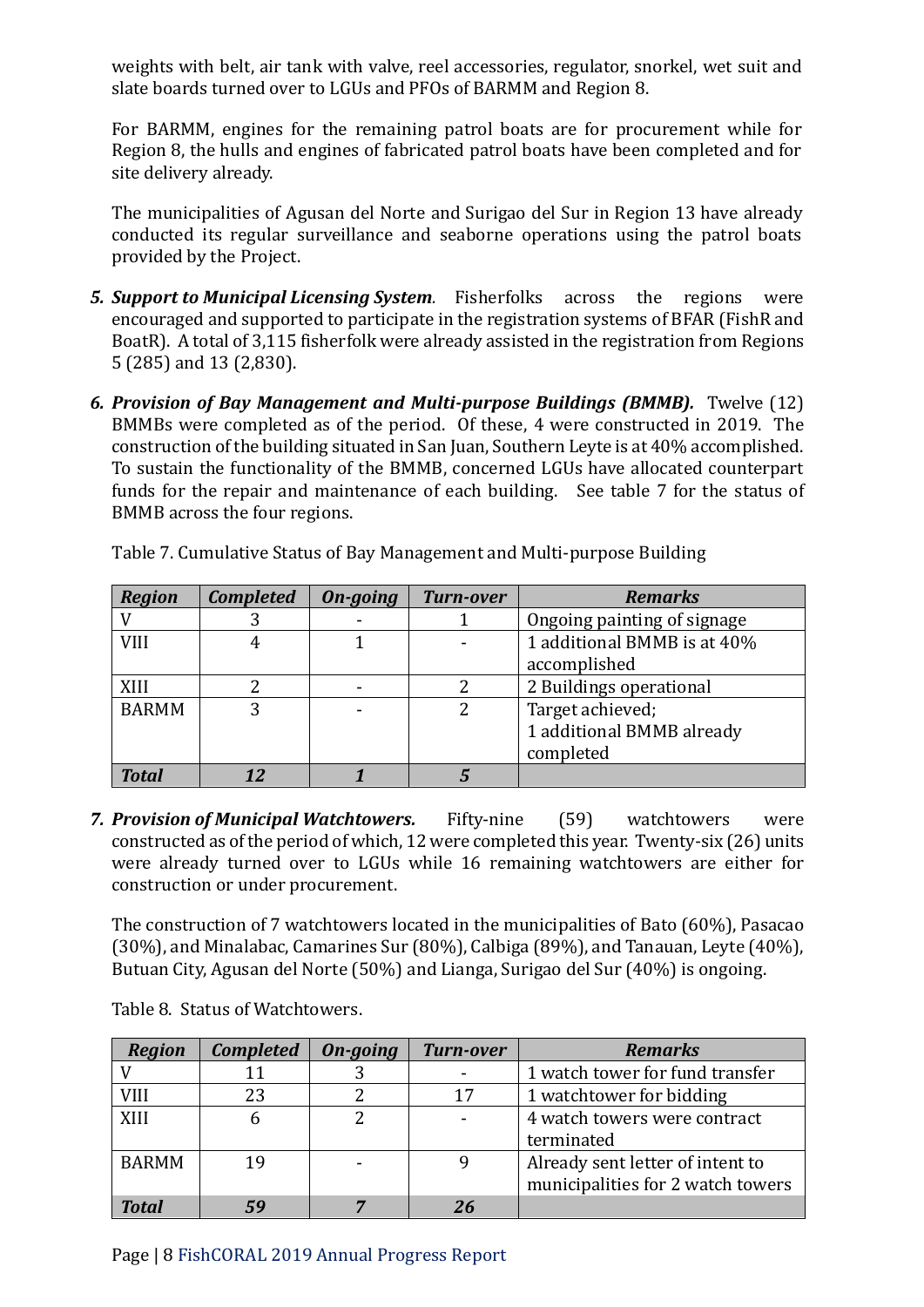# **Output 2: Municipal/city and bay-wide fishery and coastal resources management and investment plans implemented.**

*8. Participatory Resource and Socio-economic Assessment (PRSA).* Updates on PRSA are shown below.

| <b>Region</b> | <b>Entity to be Contracted</b> | Coverage Area               | <b>Status</b>    |
|---------------|--------------------------------|-----------------------------|------------------|
| V             | Bicol State University (BSU)   | Ragay Gulf, Albay Gulf, and | Completed        |
|               |                                | Asid Gulf                   | <b>Year 2019</b> |
| <b>VIII</b>   | Visayas State University       | Silago-Cabalian Bays        | Completed        |
|               | VSU)                           |                             | <b>Year 2019</b> |
|               | University of the Philippines  | Leyte Gulf, Matarinao and   | Completed        |
|               | (UP)-Tacloban                  | Maqueda Bays                | <b>Year 2019</b> |
| XIII          | Mindanao State University      | Butuan and Lianga-Bislig-   | Completed        |
|               | (MSU)-Naawan                   | Hinatuan Bays               |                  |
|               | MSU-Maguindanao                | Illana Bay                  | Ongoing          |
| <b>BARMM</b>  | MSU-Sulu                       | Sulu Sea                    | Ongoing          |

Table 9: Participatory Resources and Socio-economic Assessment.

In Region 8, the UPV-Tacloban successfully turned-over the PRSA terminal report to BFAR-8 and stakeholders of municipalities of Silago, Hinunangan, Hinundayan, Anahawan, San Juan, Saint Bernard, and Liloan, Southern Leyte. The results revealed the biophysical assessments and the socio-economic status of the province.

The Bicol University research team has already finished its data gathering and report writing on the result of PRSA conducted in Ragay Gulf, Albay Gulf, and Asid Gulf. Results will be presented to BFAR and RPMO-5

In BARMM, the PRSA for Illana Bay is ongoing. MoA was signed in the first quarter of the year. The MSU-Maguindanao has already started with site mapping in Barangays Lorenzo, Basak, Barorao, Molimoc, Budas, Batuan, Matampay, Macao and Poblacion Municipality of Balabagan, Lanao del Sur. Fisheries and socio-economic surveys and Focused Group Discussion (FGD) in Barangay Inawan, Sultan Kudarat and Sambulawan, Sultan Mastura, Maguindanao were also done.

*9. Municipal Coastal Resource Management Plans.* The formulation and updating of the municipal CRM plan is a continuing activity where creation of technical working group that will focused on the drafting of plans as well as the consultations and dialogues with the *Sangguniang Bayan* members and key personnel are being initiated by the Project.

The CRM Plan of Lupi, Camarines Sur (Region 5), Cagwait and Bayabas, Surigao del Sur (Region 13) was already presented and submitted to the Local Chief Executives (LCEs) and LGU officials for endorsement and approval of Sanguniang Bayan (SB). The CRM plan of LGU Sipocot, Camarines Sur (Region 5) was already integrated to Municipal Development Plan (MDP). The budget for the CRM Plan implementation of LGU Placer, Masbate (Region 5) was already allocated.

There were batches of CRM Planning writeshops conducted. These workshops aimed at helping LGUs to formulate or update their municipal CRM plans. Planning workshops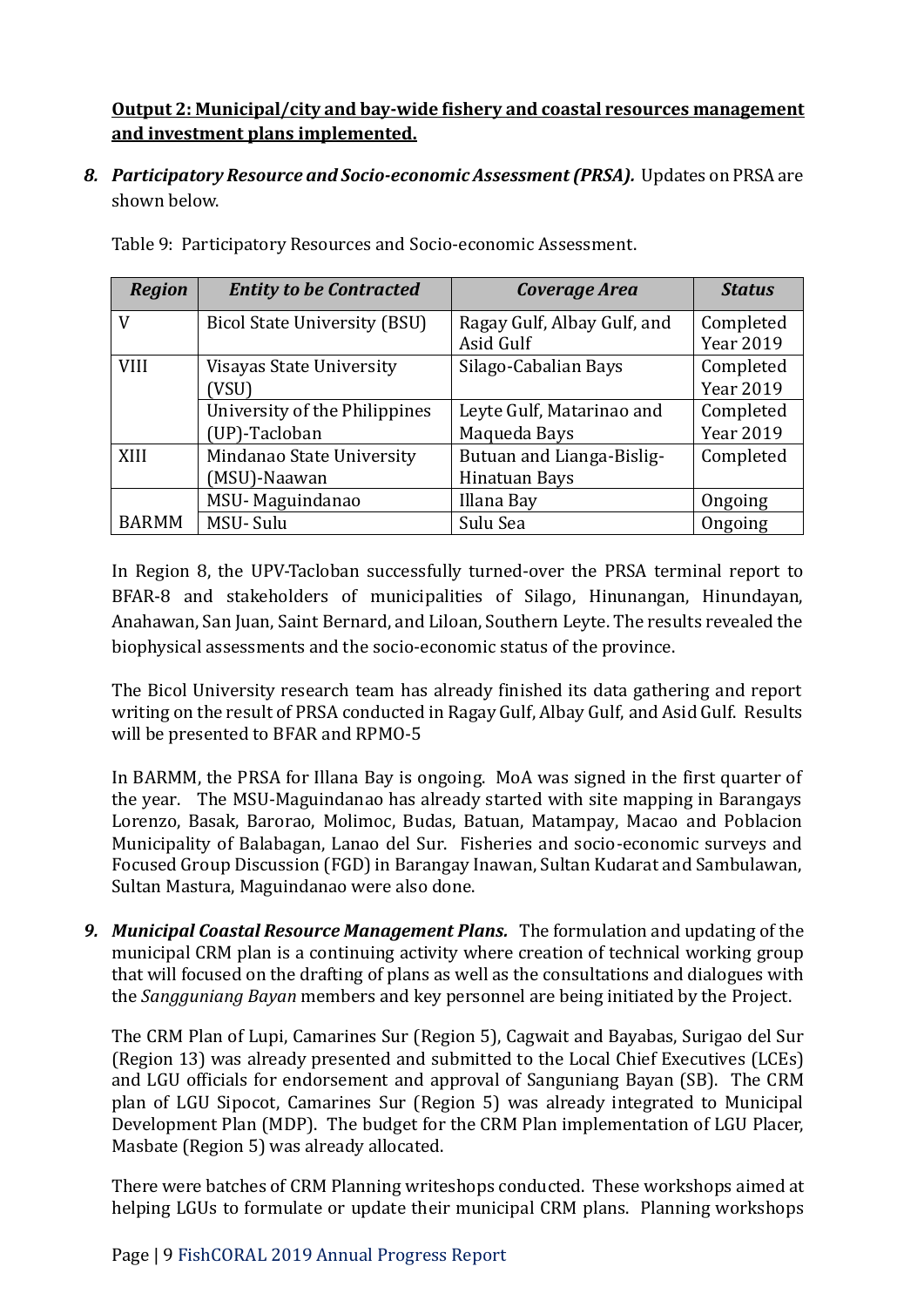are underway in some of the municipalities of Regions 5, 8, 13 and BARMM. See table below for the status of CRM plans across the four regions.

| <b>Region</b> | <b>Municipalities assisted in</b><br><b>formulating CRM Plans</b> | <b>Formulated and</b><br>updated with e-copy | <b>Approved &amp;</b><br>integrated to MDP |
|---------------|-------------------------------------------------------------------|----------------------------------------------|--------------------------------------------|
|               | 24                                                                | 22                                           |                                            |
| VIII          |                                                                   |                                              |                                            |
| XIII          | 18                                                                | 18                                           |                                            |
| <b>BARMM</b>  | 20                                                                | 20                                           |                                            |
| <b>Total</b>  | 73                                                                |                                              |                                            |

Table 10. Status of CRM Plans

#### **Output 3: Habitats for fishery and coastal resources rehabilitated and established**

*10. Fish Landing Facilities.* Jetty ports located in Tacloban City, Leyte; San Juan, Southern Leyte (Region 8); and Pasacao, Camarines Sur (Region 5) are now completed and operational. The establishment is now being used by the fisherfolks to unload their catch. See table below for the over-all status jetty ports.

| <b>Region</b> | <b>Location</b>             | <b>Status</b>                              |
|---------------|-----------------------------|--------------------------------------------|
| V             | Pasacao (Camarines Sur)     | Completed and operational this year        |
|               | Santo Domingo (Albay)       | Completed (Phase 1) this year              |
|               |                             | The contractor is waiting for the issuance |
|               |                             | of NTP letter (Phase 2)                    |
| <b>VIII</b>   | Tacloban City (Leyte)       | Completed and operational                  |
|               | San Juan (Southern Leyte)   | Completed and operational this year        |
|               | Villareal (Samar)           | Awarded to the contractor                  |
| XIII          | Cagwait (Surigao Del Sur)   | Ongoing construction (10%)                 |
|               | Cabadbaran City (Agusan Del | Ongoing construction (50%)                 |
|               | Norte)                      |                                            |
| <b>BARMM</b>  | Maluso (Basilan)            | For bidding, under negotiation             |

Table 11. Cumulative Status of Jetty Port across the regions.

*11. Mangrove Rehabilitation Projects.* A total area of 421 hectares for rehabilitation has been planted with 1,172,884 mangrove propagules in partnership with the POs.

There were prior consultations with the City/Municipal Environment and Natural Resources (C/MENRO) in coordination with barangay officials and fisherfolks for the identification and selection of potential sites of the mangrove rehabilitation projects.

Orientation and training sessions with the PO partners were also conducted prior to the planting to ensure that the beneficiaries would have basic knowledge on mangrove planting and maintenance, establishment of mangrove nursery, including preparation of management and sustainability plan. See Table 12 for the area/municipality planted with mangroves.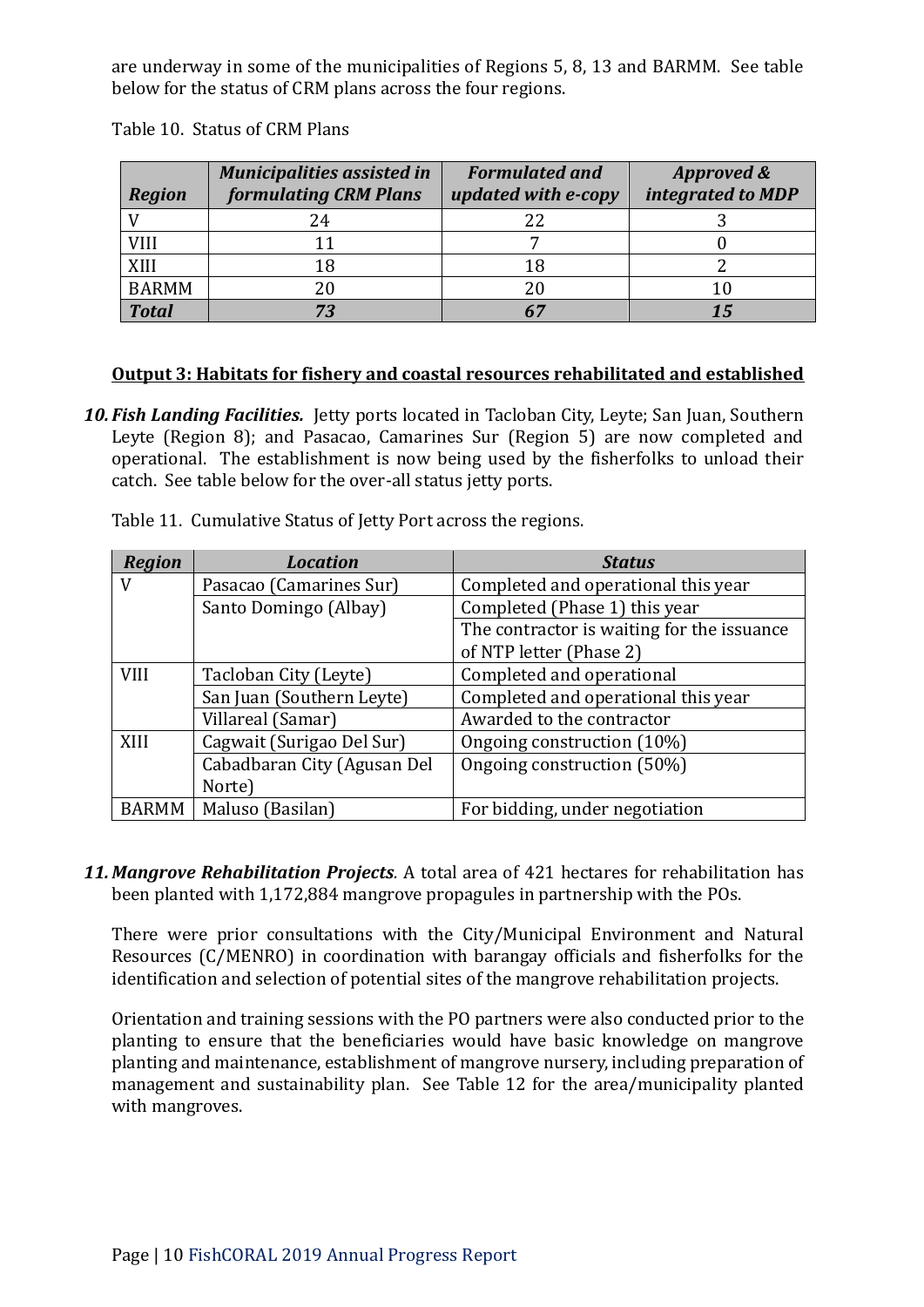| Table 12. Area Planted with Mangrove Propagules |  |  |
|-------------------------------------------------|--|--|
|                                                 |  |  |
|                                                 |  |  |

| <b>Region</b> | <b>Municipality</b>             | <b>Hectarage</b> |        | <b>Total no. of mangrove</b> |
|---------------|---------------------------------|------------------|--------|------------------------------|
|               |                                 | 2019             | Total* | propagules*                  |
| V             | Del Gallego, Ragay, Sipocot     |                  |        |                              |
|               | Camarines Sur), Balud, Placer,  | 16               | 104    | 337,984                      |
|               | Cawayan, Milagros, Esperanza,   |                  |        |                              |
|               | [Masbate]                       |                  |        |                              |
| <b>VIII</b>   | Lawaan, Salcedo, Giporlos (E.   |                  |        |                              |
|               | Samar), Calbiga, Silago and St. | 25               | 181    | 471,000                      |
|               | Bernard (S. Leyte)              |                  |        |                              |
| XIII          | Cabadbaran City, Nasipit        |                  |        |                              |
|               | (Agusan del Norte),             |                  |        |                              |
|               | Cagwait, Barobo,                | $\theta$         | 42     | 141,900                      |
|               | San Agustin, Bayabas,           |                  |        |                              |
|               | Marihatag, and Lianga (Surigao  |                  |        |                              |
|               | del Sur)                        |                  |        |                              |
| <b>BARMM</b>  | Sultan Kudarat (Maguindanao)    | 3                | 94     | 222,000                      |
| <b>Total</b>  |                                 | 44               | 421    | 1,172,884                    |

*\*cumulative*

*12. Support to Fish Sanctuaries.* The Project conducted workshops on the establishment and management of Marine Protected Areas (MPAs) to capacitate the Barangay, LGUs, law enforcement staff and local POs in order to prepare their MPA management plans. Other activities included revalidation of coordinates in established MPAs and geotagging.

A total of 1,119 FS markers were installed in fish sanctuaries located in Region 5 (381 units), Region 8 (465 units), Region 13 (117 units) and BARMM (156 units). These markers cover 4,457 hectares of existing fish sanctuaries that have been protected by LGUs and fisherfolk. The installation was initiated by the LGUs as their counterparts.

A community consultation meeting for the proposed fish sanctuary in Sitio Cabadsan was conducted in Barangay Lamingao, Villareal, Western Samar (Region 8) and was attended by the fisherfolks and barangay officials. The output of the activity will be submitted to the SB for a resolution. In Hinundayan, Southern Leyte, the BLGU of Sagbok is now finalizing the ordinance declaring the establishment of the new 15-hectare Sagbok Fish Sanctuary and Marine Reserve Area.

Region 13 has coordinated with the BLGU of Manyayay, Lianga, Surigao del Sur for the proposed installation of marker buoys and floaters in the identified Marine Protected Area.

- *13. Supplemental Artificial Reefs.* This year, a total of 1,388 units of ARs were deployed in BARMM (1,328 units) and Region 5 (60 units) which was assisted by the community, LGU, and Philippine military personnel. A CRM orientation on artificial reef installation was conducted with POs and community members of Barangay Tapian, Datu Odin Sinsuat, Maguindanao. The 200 units target artificial reefs are for fund transfer to LGUs in Region 5.
- *14. Protection and Rehabilitation of Seagrasses.* There are 516 hectares of seagrass beds protected through the initiative of the LGUs of Lantawan, Maluso, Sumisip, Tabuan-Lasa (Basilan), Jolo, Luuk, Omar, Panamao, Pangutaran, and Panglima Tahil (Sulu) in BARMM.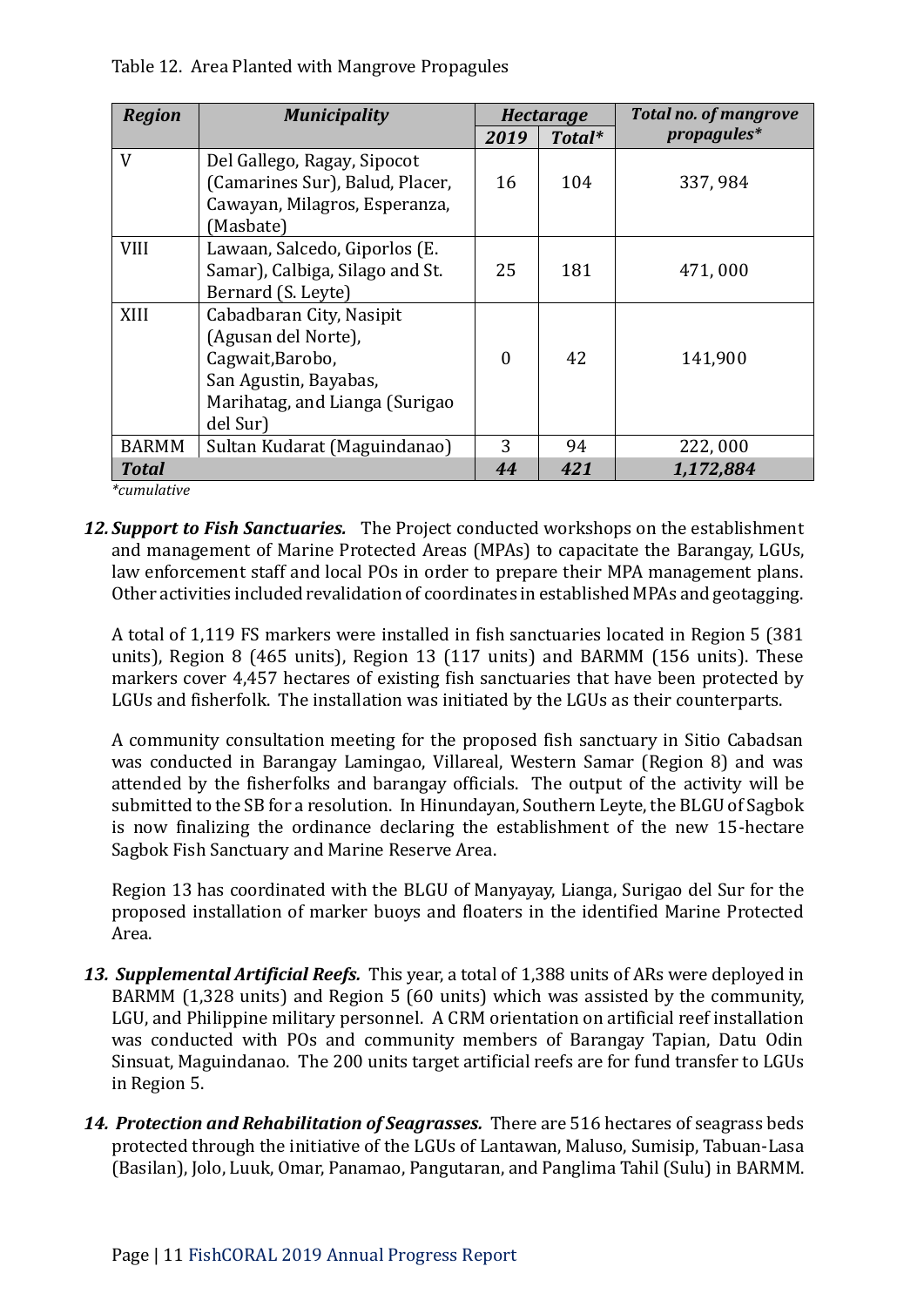Identification and validation of sites for the seagrass protection in the provinces of Sulu and Basilan (BARMM), and in the municipalities of Cawayan and Placer, Masbate (Region 5) is completed. The areas were determined in coordination with the LGUs and fisherfolks. Coordination and series of dialogues are being conducted with Sangguniang Bayan and LGUs for the declaration of the identified sites as seagrass protected areas.

*15. Stock Enhancement.* A total of 6 stock enhancement projects were implemented in Regions 8 and 13. Juveniles of blue swimming crab, sea cucumber, giant clam, and abalone were released in fish sanctuaries and marine reserves. Giant clam enhancement projects have also been started in Regions 5 and 13.

For the second quarter of this year, there were 7,000 blue swimming crabs (crablets) and abalone (juveniles) were stocked/dispersed at Cansarigan Reef (covers Barangays Palanas, Minumbonan, and Camanga), Salcedo, Eastern Samar in Region 8.

| Region      |            |                          | <b>Commodities</b>       | <b>Total no. of</b> | Total no.          |          |
|-------------|------------|--------------------------|--------------------------|---------------------|--------------------|----------|
|             | <b>BSC</b> | Abalone                  | Sea cucumber             | Giant clam          | <b>Commodities</b> | of Sites |
| <b>VIII</b> |            |                          |                          |                     |                    | 5 sites  |
| XIII        | -          | $\overline{\phantom{0}}$ | $\overline{\phantom{a}}$ |                     |                    | 1 site   |

Table 13. Stock Enhancement Projects

*16.Other Resource Management Measures.* A total of 598 units of crab lying-in cages were distributed. There were also 2,414 units of holding cages distributed to LGUs for berried blue-swimming crabs. Prior to the distribution, the beneficiaries were given orientations on the blue swimming crab biology, maintenance, monitoring and existing laws on the protection of the species.

A total of 113 units of submerged cages for sea cucumber lying-in have been installed. Habitat assessment gears and equipment were also provided to the BFAR Cortes Multi-Species Hatchery in Region 13.

| Table 14: Other Resource Management Measures |  |
|----------------------------------------------|--|
|                                              |  |

| <b>Region</b> | <b>Resource Management</b><br><b>Measure</b> | <b>Location</b>            | <b>Status</b>     |
|---------------|----------------------------------------------|----------------------------|-------------------|
| V             | Monitoring blocks for fish                   | Cawayan, Milagros          | Established       |
|               | sanctuaries                                  | Masbate, Legazpi City,     |                   |
|               |                                              | Albay, Pasacao,            |                   |
|               |                                              | <b>Camarines Sur</b>       |                   |
|               | Mangrove nurseries                           | Manito, Albay              | Established       |
|               | <b>CRM Training Center</b>                   | <b>Bula, Camarines Sur</b> | Operational       |
| <b>VIII</b>   | Blue swimming crab holding                   | LGUs of Region 8           | Distributed       |
|               | cages and plastic calipers                   |                            |                   |
| XIII          | Diving gears                                 | Surigao City, Surigao      | Delivered to BFAR |
|               |                                              | Del Norte; Jabonga,        | RO for habitat    |
|               |                                              | Agusan Del Norte           | assessment        |
|               | Hatchery                                     | Cortes, Surigao Del Sur    | Completed         |
|               | equipment/plumbing works                     |                            |                   |
|               | Sea cucumber lying-in                        | Barobo (Surigao del        | Delivered         |
|               | materials for pen installation               | Sur)                       |                   |
| <b>BARMM</b>  | Coral nursery units                          | Illana Bay & Sulu Sea      | 38 units deployed |
|               | Diving/scuba gears                           | Tabuan Lasa and Hadji      | Delivered         |
|               |                                              | Muhtamad, Basilan          |                   |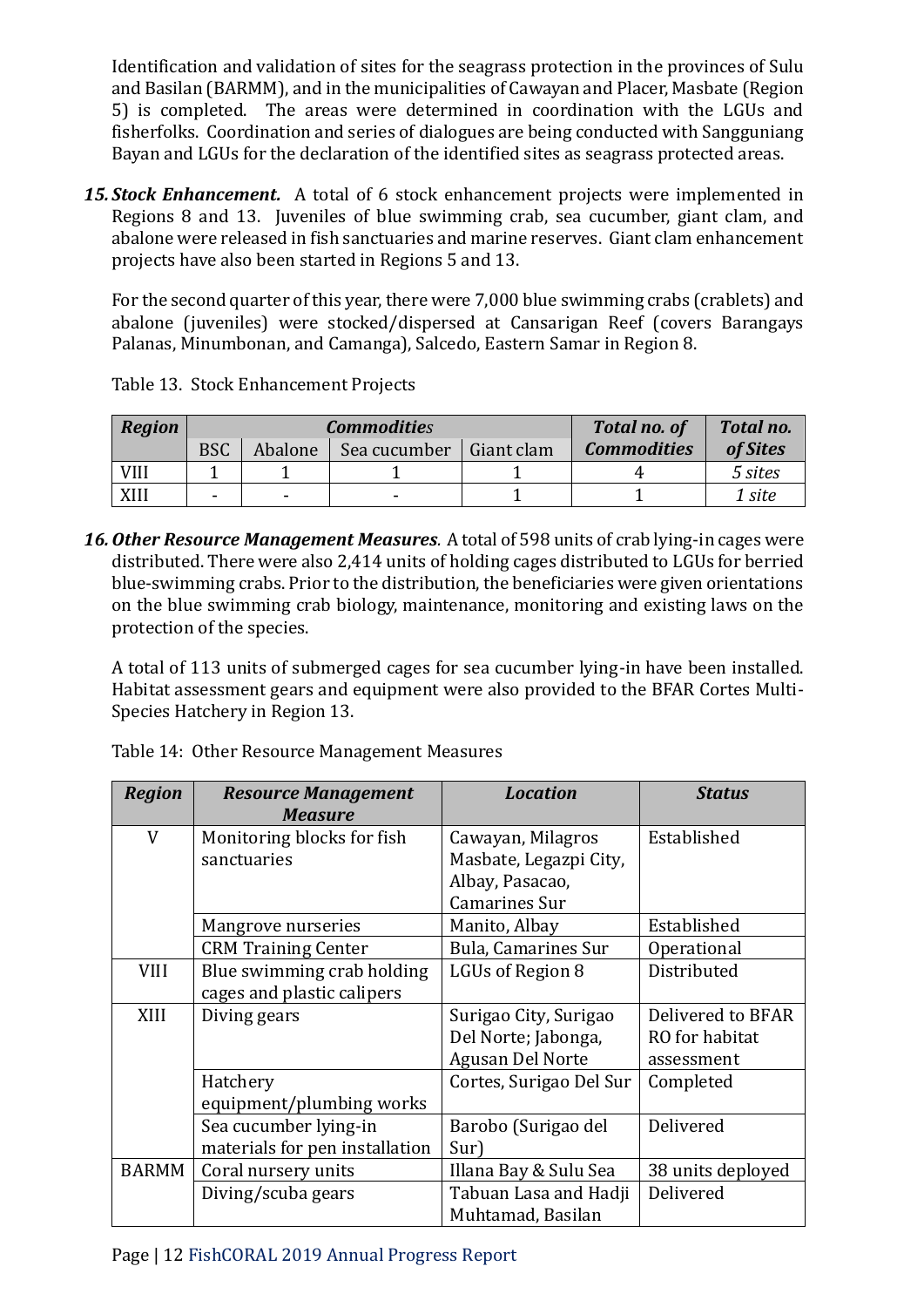### **Output 4: Technical support to the communities.**

*17. Vehicle and Equipment Support.* A total of 138 units of motorcycles have been released to LGUs of Region 5 (37 units), Region 8 (42 units), Region 13 (25 units) and BARMM (34 units). Also, an office/ information technology equipment was provided to the RPMOs and LGUs to support assistance to the communities*.*

## **Component 2. Livelihood Development**

The expected outcome is: *Income of fishing households in target coastal communities increased through sustainable engagement in diversified livelihood activities*.

### **Output 1: Fishing households organized into livelihood groups.**

- *18.Group Formation and Strengthening.* A total of 691 POs were formed/ activated comprising 23,245 members (14,150 male and 9,095 female). Technical support was provided to LGUs and communities like assisting in the requirements for PO registration; social investigation/profiling of the members of the organization and/or POs; strengthening and operation of savings mobilization groups, revitalization training and seminar; and organizational capacity assessment of POs.
- 19. Continuous monitoring of savings mobilization club activities was also conducted in Region 13. Generated savings will be used to start their proposed livelihood projects.

#### **Output 2: Livelihood projects (fishery and non-fishery) with corresponding climate-resilient infrastructure/ facility support implemented.**

*20. Livelihood Projects.* Chain assessment on various fishery commodities such as the grouper, lobster, and seaweed culture were conducted by the regional offices in order to identify and select appropriate projects for the target areas. Constant coordination with the POs was made through meetings and dialogues to assist them in the preparation of their livelihood projects. Skills training on the selected livelihood project was also provided to POs or groups.

A total of 844 livelihood projects were established as of the period. The other 82 projects are in various stages of procurement. These projects are on seaweed farming, aquasilviculture, fish culture, mussel/oyster culture, sea cucumber, mud crab, fish processing, lobster culture, fish pots, fish cages, fish pens, fish drying, and other enterprises.

There were activities conducted in the operation of different livelihood projects within the year. Some details are provided below.

- a) Generated income from the sales of fish drying project of Bislig and squid pot projects of San Agustin, Surigao del Sur (Region 13), bangus cage culture of Tacloban, Leyte (Region 8) and aqua silviculture project of Datu Odin Sinsuat, Maguindanao (BARMM).
- b) Seaweed production project of Kinayan Community Based Resource Management Organization (KCBRMPO) at Barangay Kinayan, Barobo is already on its eight-production cycle
- c) Implemented and started different cycle of operation of smoked fish processing, sweet potato production, grouper and milkfish cage culture, aqua silviculture, and mangrove crab fattening livelihood projects in Region 5, 8, 13 and BARMM.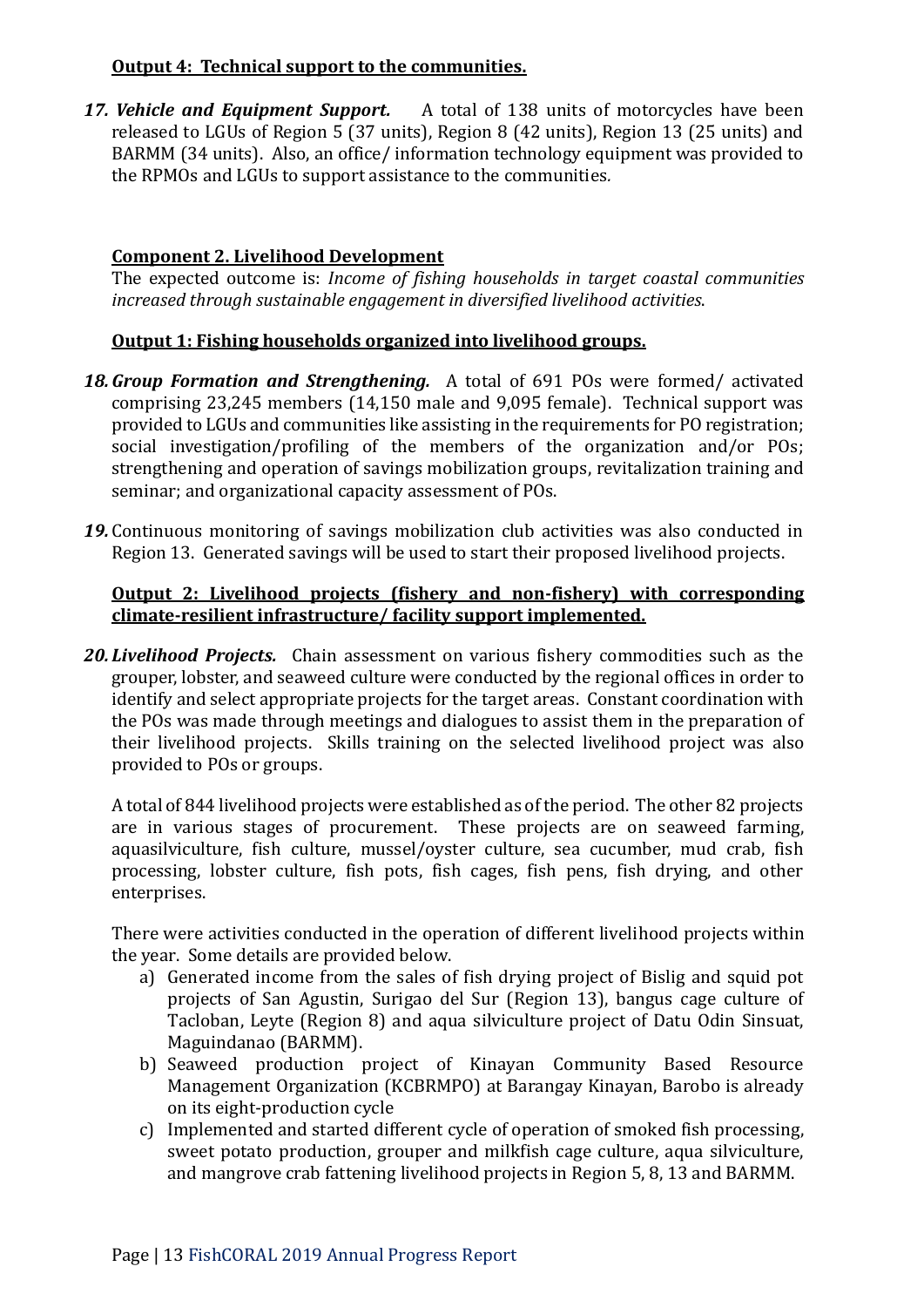- d) Started preliminary activities such as reviewing the existing roadmaps, conducting surveys, focused group discussions and data collection for the seaweeds and mussel roadmaps in Region 8
- e) Facilitated the business planning writeshop in Region 8
- f) Conducted technical review of business plans for 2020 in Region 8 and 13
- g) Equipment and materials for the processing center in Prieto, Diaz, Sorsogon already delivered
- h) Completed the fabrication of squid pots and mangrove crab fattening trays
- i) Ongoing construction of processing center for Jiabong, Samar, Region 8 at 50% physical accomplishment
- j) Completed the construction of the Indigenous Processing Facility of Bagoong

Aside from these activities, there were deliveries of livelihood materials and equipment to augment the existing projects and as partial support to other remaining livelihood projects. The following were the inputs and materials/equipment delivered:

- Fish smokehouse equipment
- Commercial feeds for siganids, bangus and lobsters (starter, grower and finisher)
- Fish fingerlings
- Seaweed seedlings and seaweed operation materials
- Fish and squid drying materials
- Fish and squid pot materials
- Mangrove crab fattening materials
- Milkfish and lobster (nursery and grow-out) cages materials
- Mussel grow-out culture projects materials
- Aqua silviculture materials
- Digital weighing scales, chilling tanks*, banyeras,* fish box, coolers, vacuum sealers, gas stoves and burners, stainless working tables
- Urea and complete fertilizers for sweet potato production project

There are still livelihood projects which are under procurement and for download to LGUs across the four regions.

*21. Community-based and BFAR hatchery development and enhancement facilities.* The rehabilitation of the hatchery in Tiwi, Albay in Region 5 was completed and being operated by the BFAR regional office. The hatchery has a total stock of 80,000 *Bangus* fingerlings at present.

The construction of the community-based hatchery for development and enhancement of facilities located at Brgy. Burgos, Cortes, Surigao del Sur in Region 13 was already completed (the Project shouldered the plumbing works of the facility).

Equipment support for the hatchery located in Datu Odin Sinsuat, Maguindanao (BARMM) were installed.

For Region 8, some of the hatchery equipment were installed in the Guiuan Marine Fishery Development Center.

*22. Communal Seaweed Solar Dryers.* A total of 91 units of solar dryers were constructed in Region 5 (2 units), Region 8 (11 units), Region 13 (26 units) and BARMM (52 units). Of these, 84 units were completed during the year.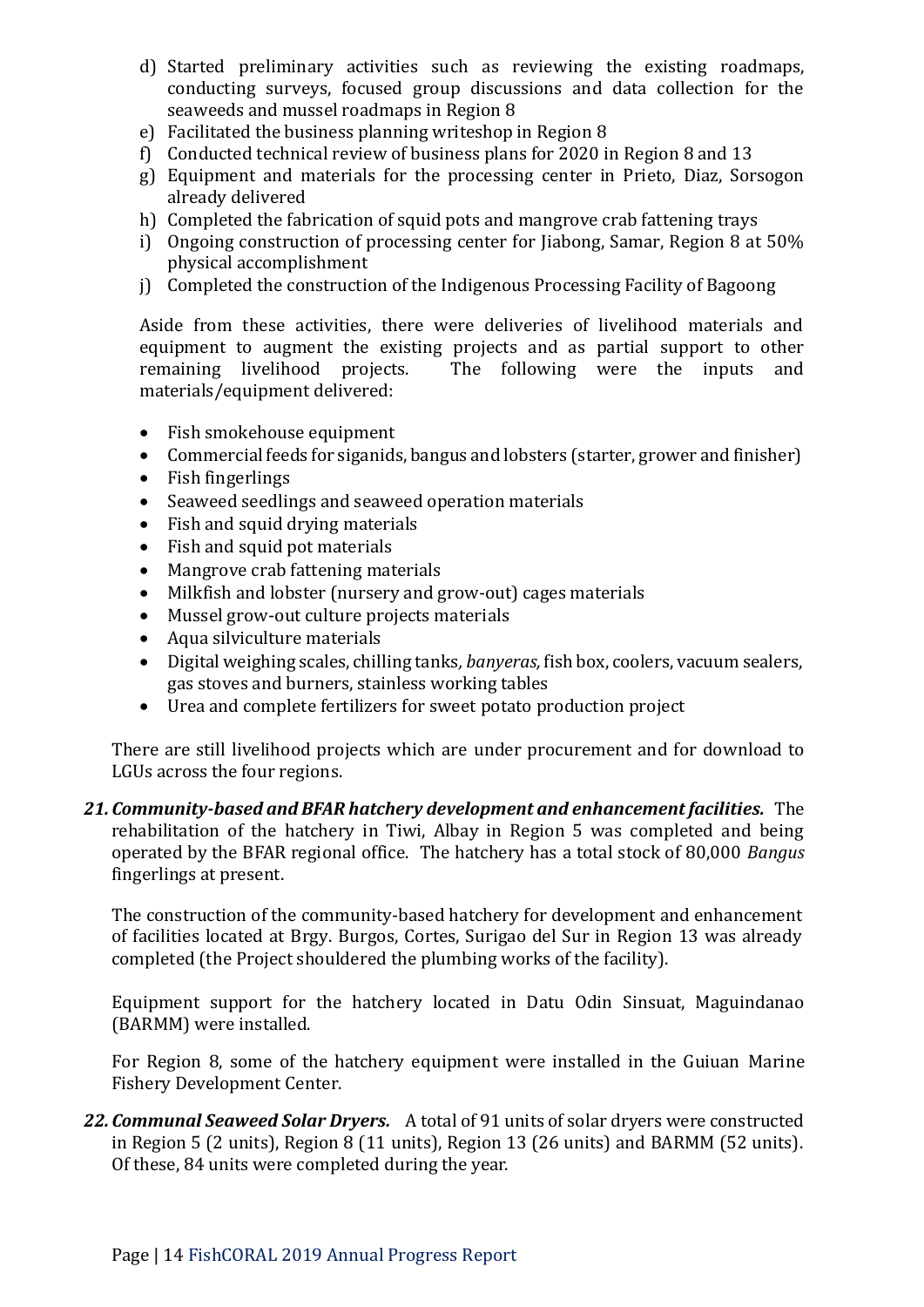Thirty-nine (39) units of solar dryers are under construction in Balud, Placer and Esperanza (8 units), Masbate in Region 5, Salcedo and Quinapondan,(2 units) Eastern Samar, Tolosa (1 unit), Leyte, and Catbalogan, (1 unit) Samar in Region 8, and Jolo, Omar, Tongkil, Patikul (7 units), Pangutaran (6 units) and Panglima Tahil (4 units), Sulu and Parang (10 units), Maguindanao in BARMM.

Site validation for the proposed solar dryers in Regions 5, 8, 13 and BARMM was conducted. The rest of the targeted 20 solar dryers are for fund transfer to LGUs and for procurement process.

*23. Mobile Ice Makers and Chest Freezers.* The selection of LGUs/POs as a recipient of the post-harvest facilities was validated based on the site, production, needs, and capability to maintain the equipment. In this regard, some of the recipient LGUs/POs opted to procure blast freezers or chest/upright freezers instead of mobile ice makers because it is more economical in electric power and maintenance requirements.

Prior to the distribution of mobile ice makers and chest freezers, the RPMOs coordinated with the fisherfolks in regard to the identification of livelihood-support-facility as well as meetings and interviews to POs and its members as potential beneficiaries/recipients of freezers.

As of the period, a total of 312 freezers and 24 mobile ice makers were delivered to POs and LGUs across the regions, in which 9 freezers and 8 mobile ice makers were delivered this year to support their fishery enterprise or processing projects. The freezers distributed/released to POs in FishCORAL covered areas will support their fishery enterprise and assist in their fish processing projects to generate additional income.

- *24.Other Post-harvest Equipment/Facilities.* Status of the construction of the following post-harvest facilities and delivery of equipment across the regions are provided below:
	- Livelihood and Women Training Center/*Bagsakan* in Bacon District, Sorsogon City (Region 5)-completed and operational
	- CRM Training Center- completed and operational
	- Processing Center in Motiong, Samar (Region 8) completed this year
	- Processing Center in Jiabong, Samar (Region 8) on going construction (40%)
	- The depuration facility for the mussel industry of Maqueda-Villareal Bay (Region 8)- under procurement.
	- Equipment for the processing center in Ragay, Asid and Albay Gulfs (Region 5) already delivered this year.
- *25. Capacity Building on Gender and Development (GAD).* Efforts are being made to ensure that gender development activities (i.e. social preparation for the POs) are incorporated. During the meeting/orientation on the Project's activities to the BLGU, and PO members of Pangutaran, Jolo Sulu (BARMM), the importance of CRM with gender mainstreaming were tackled and given emphasis.

GAD orientation was also conducted in Region 5 and BARMM. The topics discussed were the *Magna Carta* for Women, gender equality, and women empowerment. The gender and development anchored on public accountability & values enhancement (GAD-PAVES).

*26.Training and Workshops.* There were livelihood skills training conducted in Region 5, 8 13 and BARMM. These trainings were attended and participated by LGUs representatives, POs members/leaders, and different stakeholders. The topics were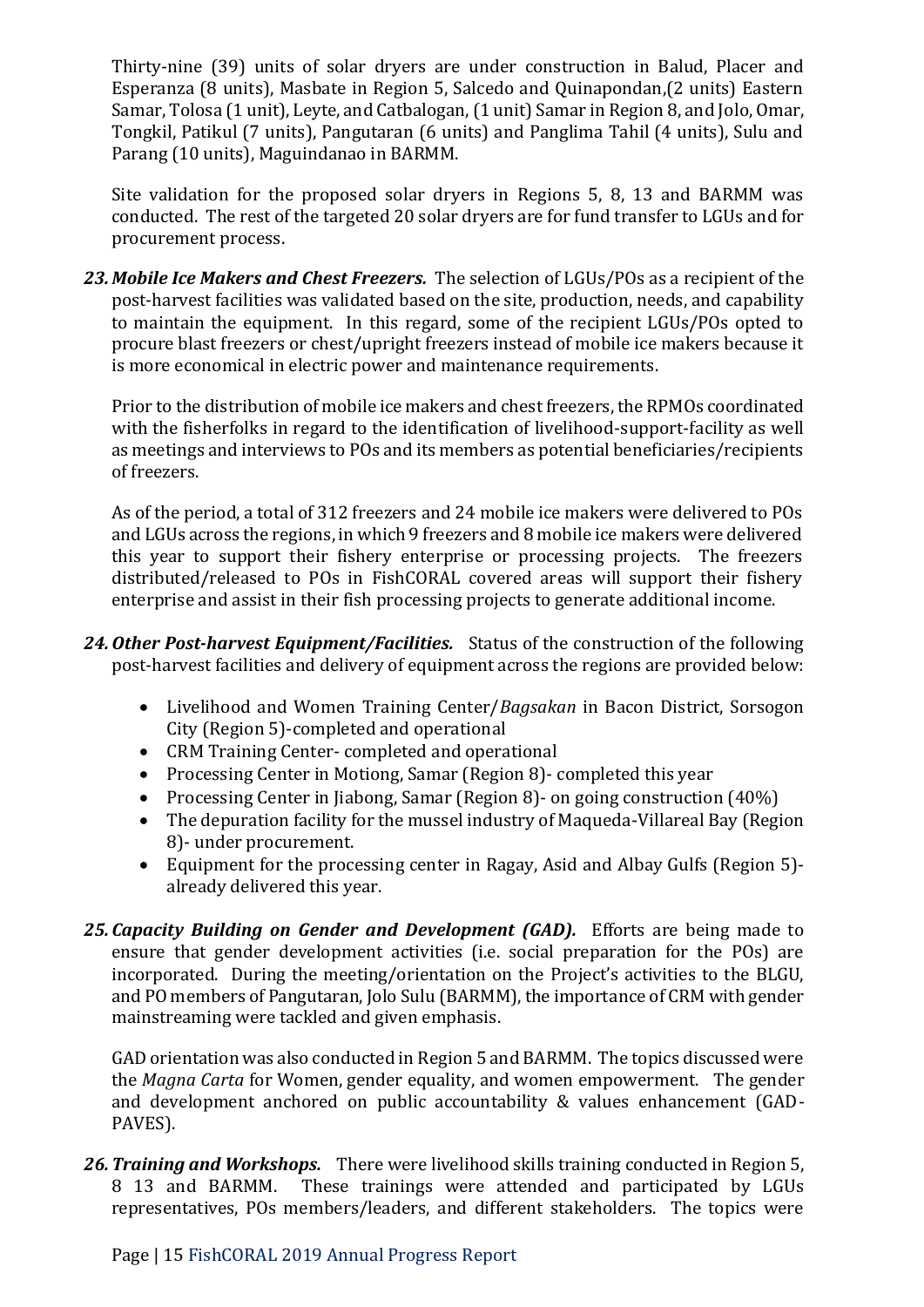chosen to increase the beneficiary's knowledge on how to properly manage and operate their livelihood project. These training has lecture and actual application activity.

The training included the culture of mangrove crab, grouper, lobster (grow-out), wing oyster, sea cucumber, mushroom and different types of mussel as well as shrimp and crab processing, aquaculture and fish processing technology, breadfruit flour, sweet potato and seaweed processing and production, *bangus* deboning and smoking, mangrove crab fattening, seaweed farming, aqua silviculture, fish pot making, good manufacturing practices, business plan development, entrepreneurship, gender and financial literacy and management, bookkeeping skills, product packaging, labelling, pricing and costing, policy advocacy training, resource and savings mobilization roll-out and group organization and management under livelihood component.

Training on Global Positioning System (GPS) reading & nautical map charting, CRM training cum workshop, lobster seed assessment, marine protected area establishment, and management planning under were also conducted under CRM component while the basic trainers training course and workshop on the drafting of BFAR general guidelines on community participation procurement were conducted under PMC.

*27.Aqua-based Business School with Gender and Climate-Change Perspective (ABS-GCC*). The ABS-GCC is a learning module on the application of the value chain framework within the context of climate change to be adopted by the project in the implementation of livelihood and enterprise projects. This is in partnership with the IFAD project – CIP FoodSTART+. There were batches of orientations made in relation to the ABS. These were separately held in Regions 5, 8, 13 and BARMM and attended mostly by POs, CFs, and RPMO staffs. The orientation uses the ABS Manual as a guide of the facilitators in their weekly sessions. This guide enumerates the expected output per session. It also provides concepts, principles, and directions to the facilitators.

A of the period, there were 579 ABS enrollees (207 male and 372 female) in Region 8, 13 and BARMM (with A total of 28 ABS sites). There are also 200 graduates or 12 ABS groups who graduated from Region 8.

Activities such as the followings were also conducted in the regions:

- − Facilitated the regular classes
- − Market mapping of different commodities
- − Mentoring, monitoring and stakeholder's validation meetings
- − Field/market visit sessions and interactions with the business chain actors
- − Participation to DTI Eastern Visayas *Bahandi* Trade Fair held in Luzon by 2 POs of Region 8
- − Partnership with CIP in conducting the activity entitled "Capturing the Stories of the ABS Beneficiaries" in Region 8; and
- − ABS Business launching held in Tacloban City, Leyte in Region

#### **Component 3. Project Management and Coordination**

The expected outcome is: *BFAR and LGUs delivered Project services on time and to the satisfaction of coastal communities*.

28. Monitoring and Evaluation (M&E). Site monitoring activities are regularly conducted in four regions. Physical and Financial Reports (Monthly, Quarterly, and Annual) were submitted to oversight agencies. The Project's monitoring system is available via google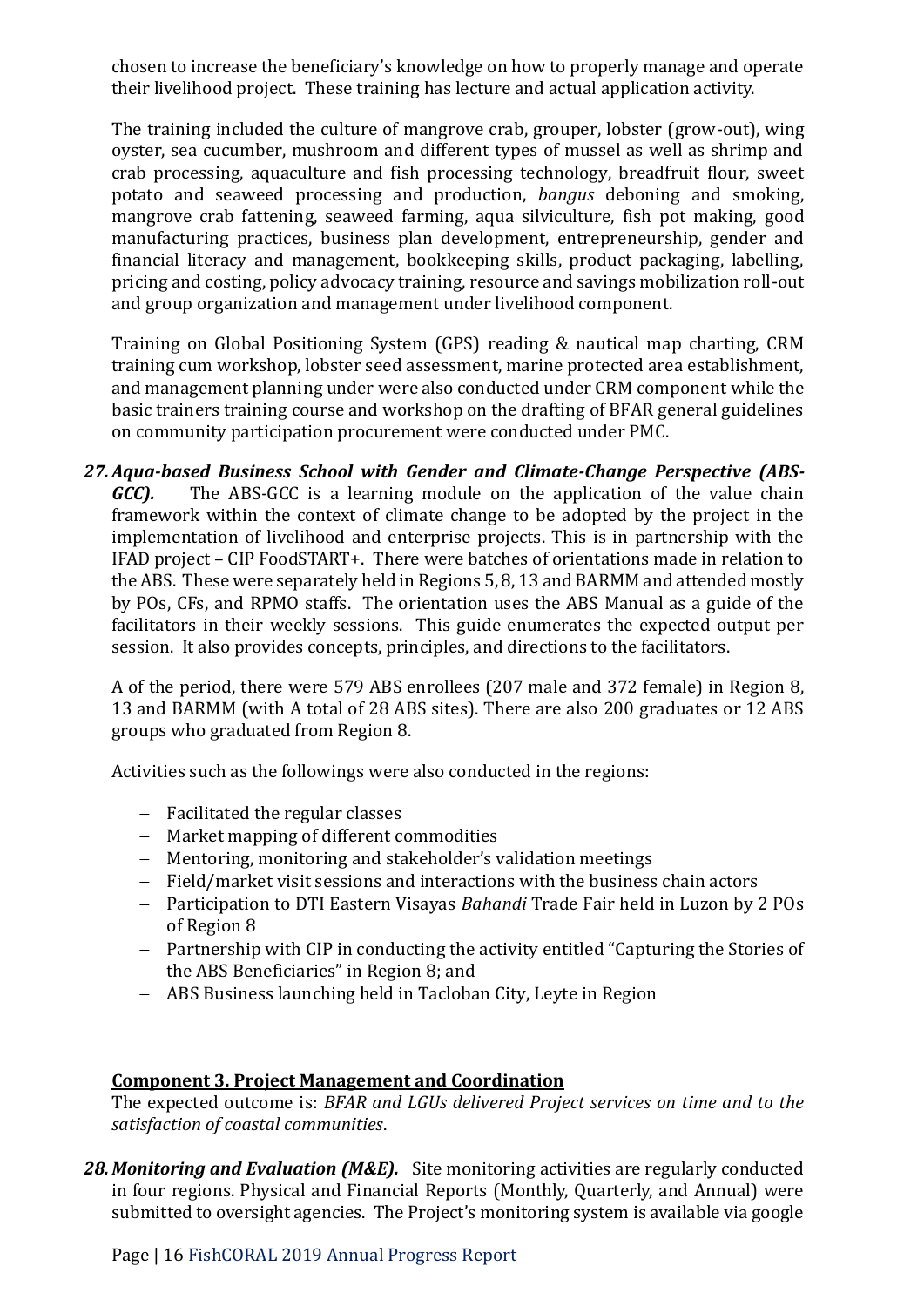live document and is updated by the Project M&E staff (national and regional level) to track progress on implementation. Geotagging of the ongoing sub-projects (BMMBs, watchtowers, solar dryers, hatcheries, livelihood projects, etc.) is established available online. The FishCORAL Website is already established with the link: [http://fishcoral.bfar.da.gov.ph.](http://fishcoral.bfar.da.gov.ph/) The Project dashboard and Project Geographic Information System are already live and available online.

A geotagging of livelihood projects and updating of M&E databank and project monitoring were conducted in Region 5, 8, 13 and BARMM by PSCO officers from April 02- May 03, 2019. The activity aimed to produced updated databank and list of beneficiaries and to geotagged livelihood sub-projects. The monitoring and evaluation unit provides regular progress reports on the project activities and achievements, derived from the RPMO officers particularly on the M&E officers and PSCO Component officers.

The livelihood team of RPMO-BARMM together with the CFs of Sulu visited the seaweed farmers of municipalities of Jolo, Panglima Tahil, Patikul, and Omar. They have inquired about seaweed farming of the POs as well as their operation and management on the seaweed dryers provided.

The implementation of different livelihood projects such as lobster, bangus, and mussel, wing oyster culture, sweet potato production, and fish processing was monitored in Region 8.

In Region 13, the Project facilitated and conducted the 2 batches of Institutionalization of Monitoring and Evaluation Training to People's Organizations (POs) and covered barangays of the FishCORAL project for the cluster of Butuan City, Buenavista and Nasipit and Carmen, Agusan del Norte cluster for the cluster of Magallanes, Cabadbaran City, Tubay and Jabonga, Agusan del Norte.

A new monitoring tool that aims to track the implementation status of all livelihood projects in the regions, a tracker for the actual status of different infrastructure support and a beneficiary registration system for counting the total project reach was formulated and established.

*29. Coaching and Mentoring.* Coaching and mentoring activities were continuously done with concerned Project staff and CFs to capacitate them in handling Project-related activities (i. e. business plan preparation, conduct of focused group discussion). Series of reorientation on livelihood development key points were also made.

In Region 5, the Project coaching and mentoring support to LGUs and POs have extended particularly in the deployment plan of buoy markers and artificial reefs for the LGUs. For the PO level, the mentoring and coaching centers on the livelihood and technology adaptation.

For BARMM, the RPMO officers (RPC, LO, and IGO) have provided a coaching and mentoring regarding the financial plan and management of the Cage Grouper Associations. Orientation of the PCIC and Landbank of the Philippines was also rendered to POs of Sulu.

*30.Partnership and Linkages.* The Project has continuously considered potential partnerships and linkages with different national agencies (DA, DSWD, DOST, DTI, PCIC)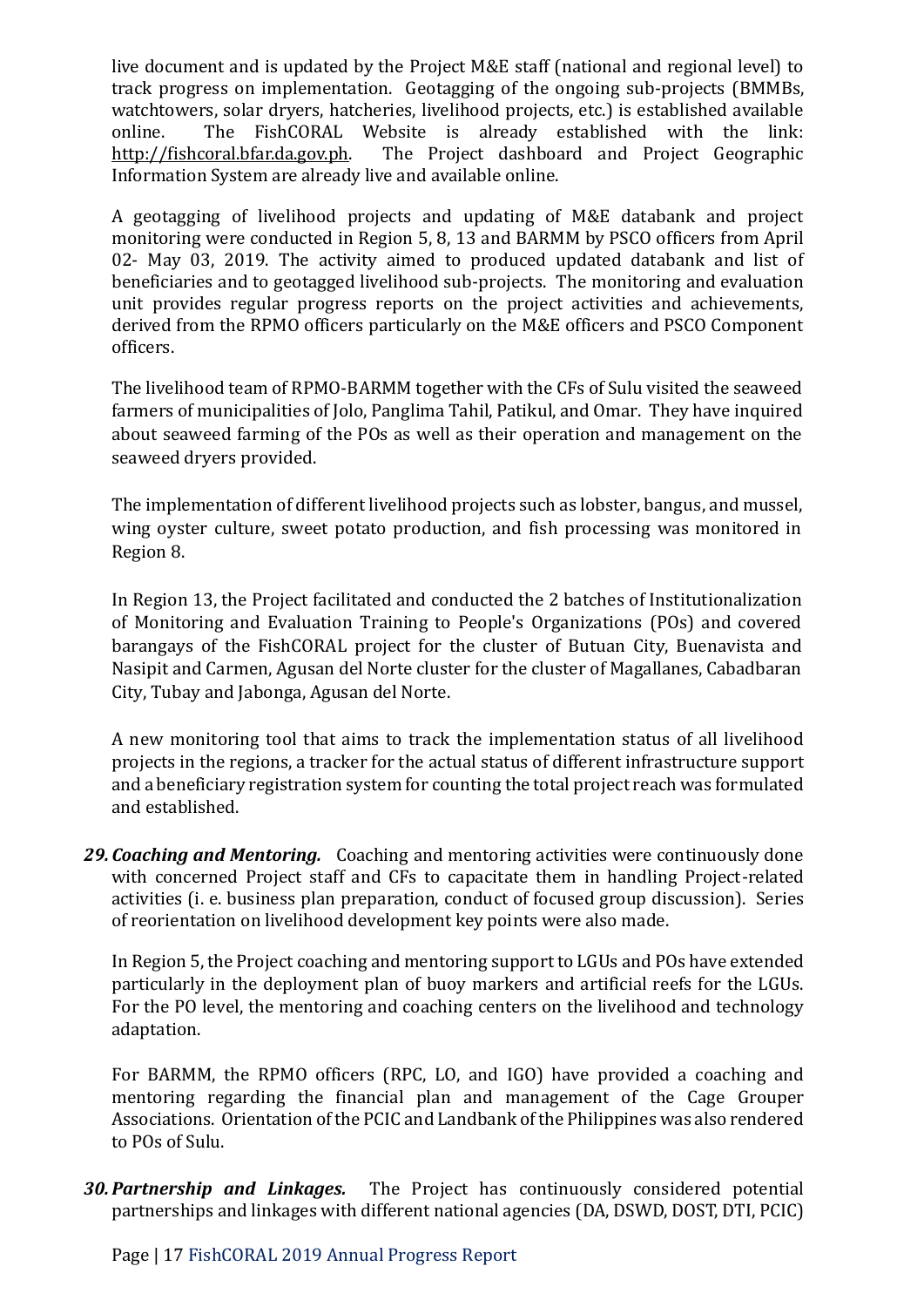state universities and colleges, financing institutions and non-government organizations that may complement some of the undertakings related to CRM and livelihood development. Consultations meetings were held with these institutions and some have pledged their commitment to support the Project.

The MOA with PCIC was formulated and has been signed by both parties to cover crop insurance.

The Department of Tourism Albay visited the aquasilviculture project of Binahian Farmers and Fisherfolk Association Incorporation in Sipocot to assess the possible development of the area as a tourist destination.

The finalization of the Memorandum of Understanding (MOU) regarding the possible partnership to business development sectors (BDS), financing institutions and other national agencies were prepared in Region 5.

*31.Knowledge Management.* Regional orientations on Knowledge Management were conducted in all four regions to produce updated databank and list of beneficiaries; translated project briefer/poster/brochure in local dialects; produced billboard design, Project brochure, overview video and banner, newsletters, quarterly infographics, case studies, and frequently asked questions booklet, CFs learning Guide, and 2019 Planner; completed an inventory of available IEC materials; distributed and disseminated KM materials. There were 3 mascots representing the commercially dominant marine species in the three gulfs in Region 5. The Project's written articles were uploaded on of FishCORAL's official website, Facebook page and account, and IFAD portal and newsletters to help promote and raise public awareness on the Project. Uploading of articles, info, and photos of project-related activities in these platforms is being done regularly. *Link:<http://dev-fishcoral.pantheonsite.io/>*.

To increase the visibility of the impact of the Project, Region 8 launched a radio program with IFM 99.1 RMN entitled "Hingyap han Parupangisda" that airs twice a day, it details the FishCORAL affairs in the coastal communities.

The Project has also participated in the following knowledge sharing activities: i) KM Writeshop hosted by IFAD; ii) Annual Knowledge Learning Market and Policy Engagement (KLMPE) being hosted by IFAD; iii) and Most Significant Change Training hosted by CIP-FoodSTART+; iv) Writeshop to the Bay Leaders and Community Facilitators of Ragay Gulf, Albay Gulf and Asid Gulf of Region 5. The writeshop aimed to capture the lessons learned and gains by the CFs to address issues and to share good practices in the implementation of the project and discussed the Basic of News and Feature Writing.

*32.Regional Project Management Office, Municipal Project Management Office or Municipal Project Implementing Unit (MPMO/MPIU) Meetings.* The RPMOs and MPMO/MPIU conduct its meeting regularly or as the need arises, primarily to discuss project updates, issues and concerns, recommendations, other matters related to Project implementation.

## *33.Other activities (meetings, assessment, training, and workshops)*

*a. Assessment Meeting for the Department of Agriculture (DA) Special Projects*. The Project through RPMO 5 hosted the Assessment Meeting for DA Special Projects CY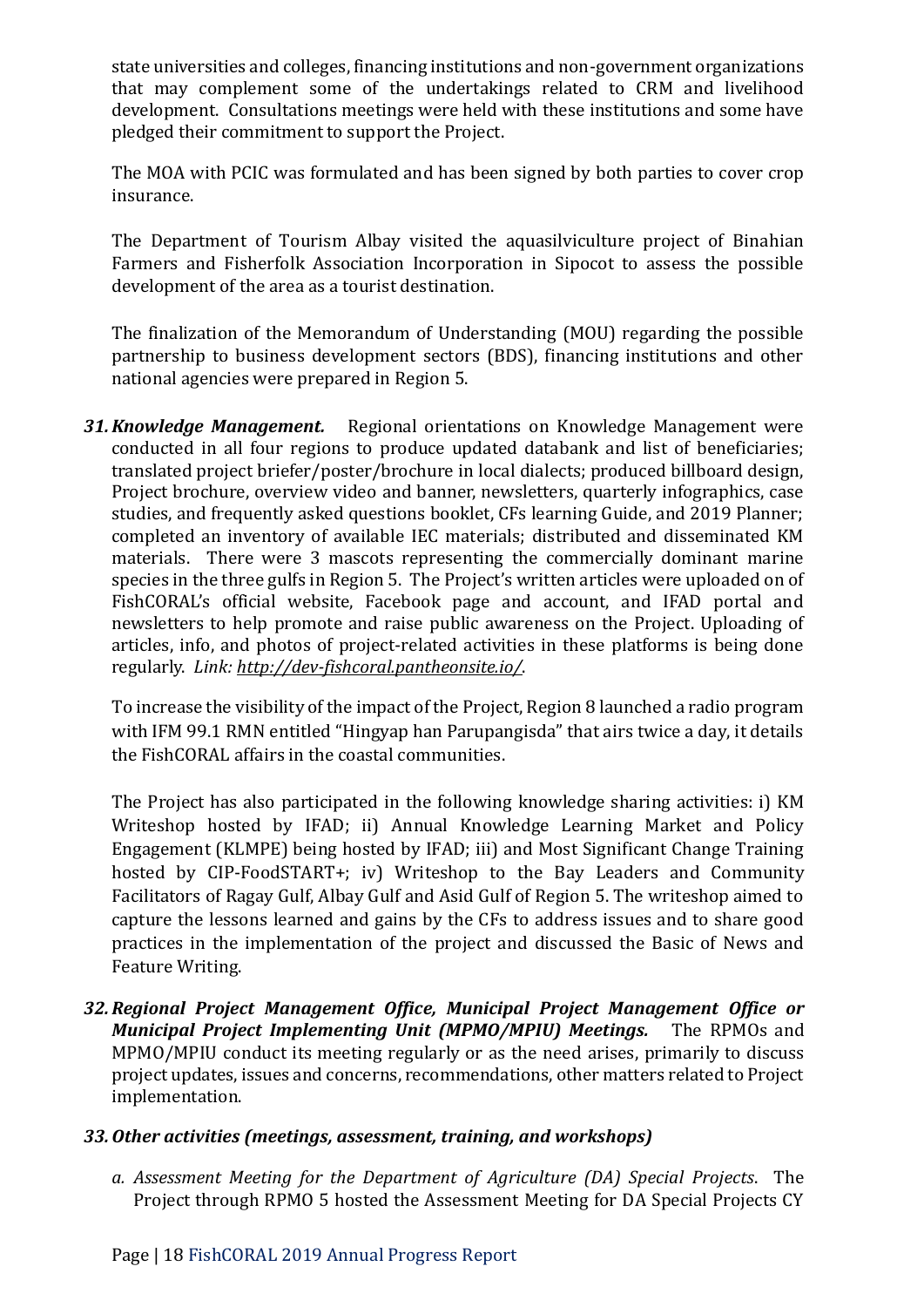2019 last February 18-22, 2019 at Elise Hotel, Legazpi City, Albay. The event aimed to discussed and solved the project's issues and concerns and assess the progress of each foreign-assisted projects (includes FishCORAL Project) and locally funded Projects under the DA. Additionally, the Project received an award as one of the top performer's projects under DA-SPCMAD.

- *b. Annual Country Programme Review (ACPoR) for the Philippines Year 2019.* The FishCORAL Project Team (Project Coordinator, M&E officer, and Institution and Gender Specialist) attended and participated in the Annual Country Portfolio Review (ACPoR) last February 04-08, 2019 in Sagada, Mountain Province. The ACPoR for the Philippines is conducted regularly with the participation of the IFAD assisted projects (loans and grants), oversight and lead government agencies, and implementing partners
- *c. FishCORAL Operational and Planning Workshop.* The PSCO hosted the FishCORAL Operational and Planning Workshop last February 26 to March 02, 2019 at Axiaa Hotel West Avenue, EDSA, Quezon City. This was participated by representatives from BFAR Central Office, Regional Directors, BFAR Regional Staff, PSCO staff and RPMO staff (RPMO head/Managers, Finance, M&E, Livelihood, CRM, Procurement, and Institution and Gender Officers).

The workshop's objectives were: (i) to review the status of the Project targets vis-àvis the multi-year plan and budget; (ii) discuss project scope and realistic projections for the remaining two years of the project implementation; (iii) formulate strategies to attain project targets; and (iv) discuss and finalize the required documents for the NEDA re-evaluation.

- *d. Planning Workshop in Region 8.* A two-week planning workshop in Region 8 was conducted in Hotel Alejandro, Tacloban City last January 15-17 and 23-25, 2019. Agenda were: Project's purpose, goals, objectives, status, logical framework and risks identification, as well as issues, and concerns per activities.
- *e. Procurement Planning Workshop for 2019 (regional level)*. Annual Procurement Planning (APP) workshops were conducted in Regions 5 and 8. This is done in the regions mainly to come up with the final 2019 APP.
- *f. Procurement Guidelines and workshops*. The following guidelines, monitoring procurement tool and workshops were formulated to aid in the project procurement. i) Project Procurement Guidelines; ii) Inventory and Properly Control Guidelines; iii) Online Procurement and Contract Management Registry; iv) Procurement Filing System; v) FishCORAL Drafting of BFAR Guidelines for Community Participation; vi) Regional Small Group Discussion/Workshop on Procurement Data Analysis. These guidelines were approved by IFAD through the issuance of No Objections Letter (NOL) in compliance to the Project's Financing Agreement.
- *g. Annual Procurement Plan (APP) and the Annual Work Plan and Budget (AWPB) 2020 Workshop.* The 2020 APWB and APP Planning Workshop was conducted at Brentwood Suites, Quezon City last October 14-18, 2019, and was attended by the identified BFAR regular officers and RPMO staff of Regions 5, 8, 13, and BARMM.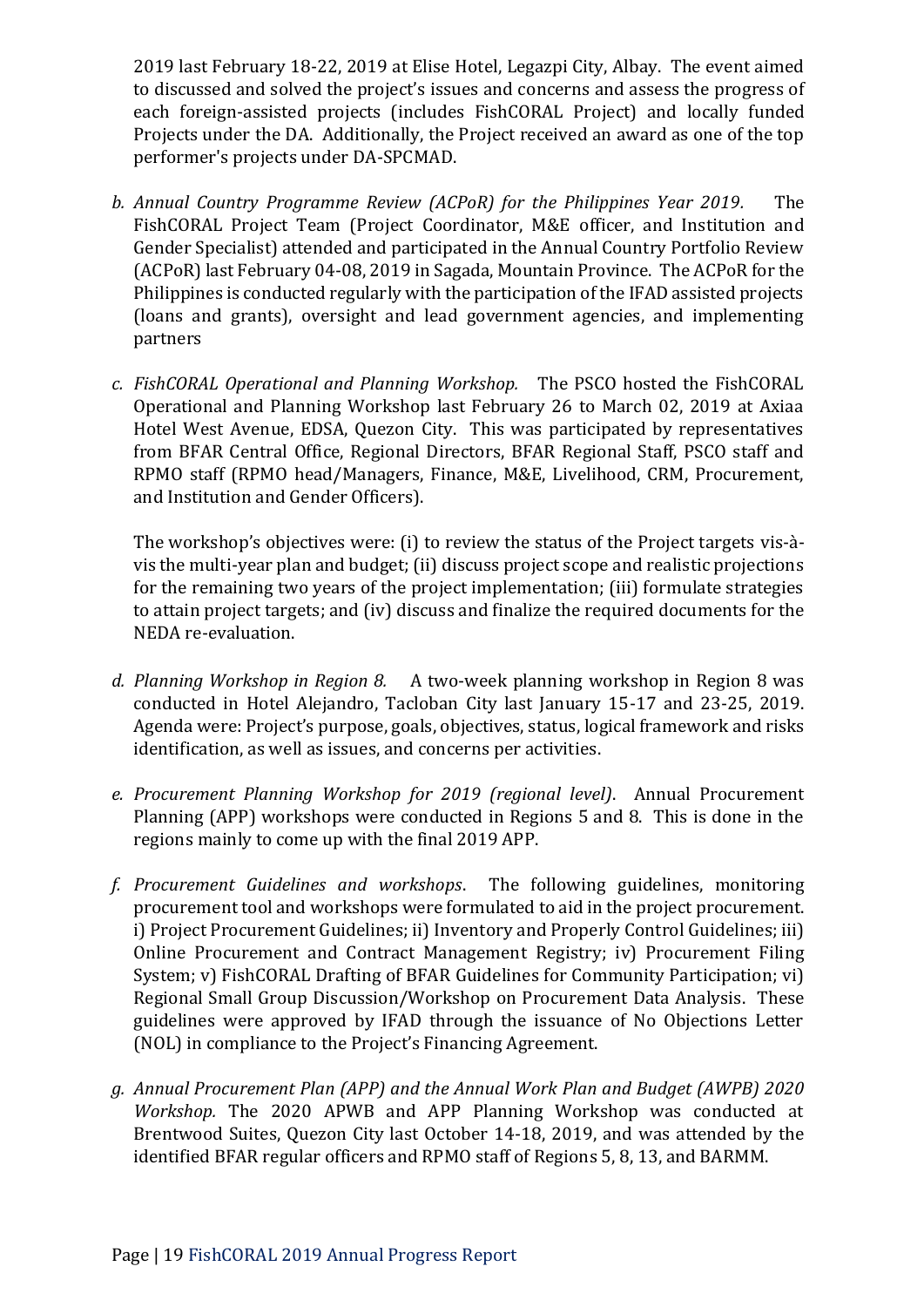The activity was conducted to identify priority project activities and implement project programs especially on the scaling of livelihood into an enterprise to further beef up the livelihood beneficiaries. The workshop 1) reviewed the progress of the project's catch-up plans; 2) discussed plans and targets under the proposed 2020 budget vis-à-vis agreements and recommendations of the IFAD supervision and implementation support mission; 3) finalized the 2020 AWPB and APP; and 4) discussed inclusion of additional activities related to the recommendation of the IFAD mission

*h. Project Steering Committee Meeting.* The PSC meeting was conducted at Hotel Dream World, North EDSA, Quezon City last 12 November 2019, and was attended by PSC member agencies (DA, DILG, NEDA and MAFAR-BARMM), BFAR Central Office, PSCO and RPMO staff of Regions 5, 8, 13, and BARMM.

The PSC Meeting was convened to request the members for the approval of the Project documents, as follows: 1) 2020 Annual Work Plan and Budget (AWPB); and 2) 2020 Annual Procurement Plan (APP). This is following the requirements of the International Fund for Agricultural Development (IFAD) for withdrawal of the loan and grant funds. The FishCORAL status of implementation, summary of the 2020 APP/AWPB and the request for Project extension for CY 2021 was also presented during the meeting.

- *i. The Most Significant Change (MSC) Training Workshop and Story Collection*. MSC was conducted in Tacloban City, Region 8 last June 24-28, 2019. The main objectives of the training is to have a concrete understanding of the purpose and different uses of MSC, understand the its essential steps, to have its practical application, be able to collect stories from the field, review the stories collected vis-à-vis the domains of changes envisioned from ABS and select stories that depict the most significant change after the implementation of the ABS.
- *j. Total Project Reach (TPR) Guidelines Workshop, Annual Outcome Survey (AOS) Orientation and Regional Procurement Planning Workshop.* A roll-out of the TPR Guidelines was conducted in Region 8 (August 27-30), Region 5 (September 3-6), Caraga (September 16-20), and BARMM (September 9-13) to provide guidance in accounting for the total project beneficiaries. The activity was facilitated by PCSO staff and participated by concerned RPMO Officers, Bay coordinators, and Community Facilitators. The Beneficiary Registration Form (BRF) was introduced and adopted as a tool in capturing the total number of beneficiary reach. The workshop was then followed by an orientation of the AOS and Regional Procurement Planning Workshop and formulation mainly to come up with the formulation of AWPB and APP.
- *k. Annual Outcome Survey (AOS) Inception Meeting, Enumerator's Training and Conduct of Actual Field Survey.* An inception meeting was conducted in Quezon City last November 04, 2019 and was participated by PSCO, RPMO key officers, and AOS Consultants.Prior to the conduct of the actual field survey, the CFs were trained first as enumerators. Discussion on the objectives of AOS, the proper way in conducting the survey, and understanding the questionnaires and simulation exercises were conducted during the training. The actual (one-on-one) survey participated by the fishing households (direct and indirect beneficiaries) were facilitated by the CFs/Enumerators of each regions while the Focus Group Discussions (FGDs) attended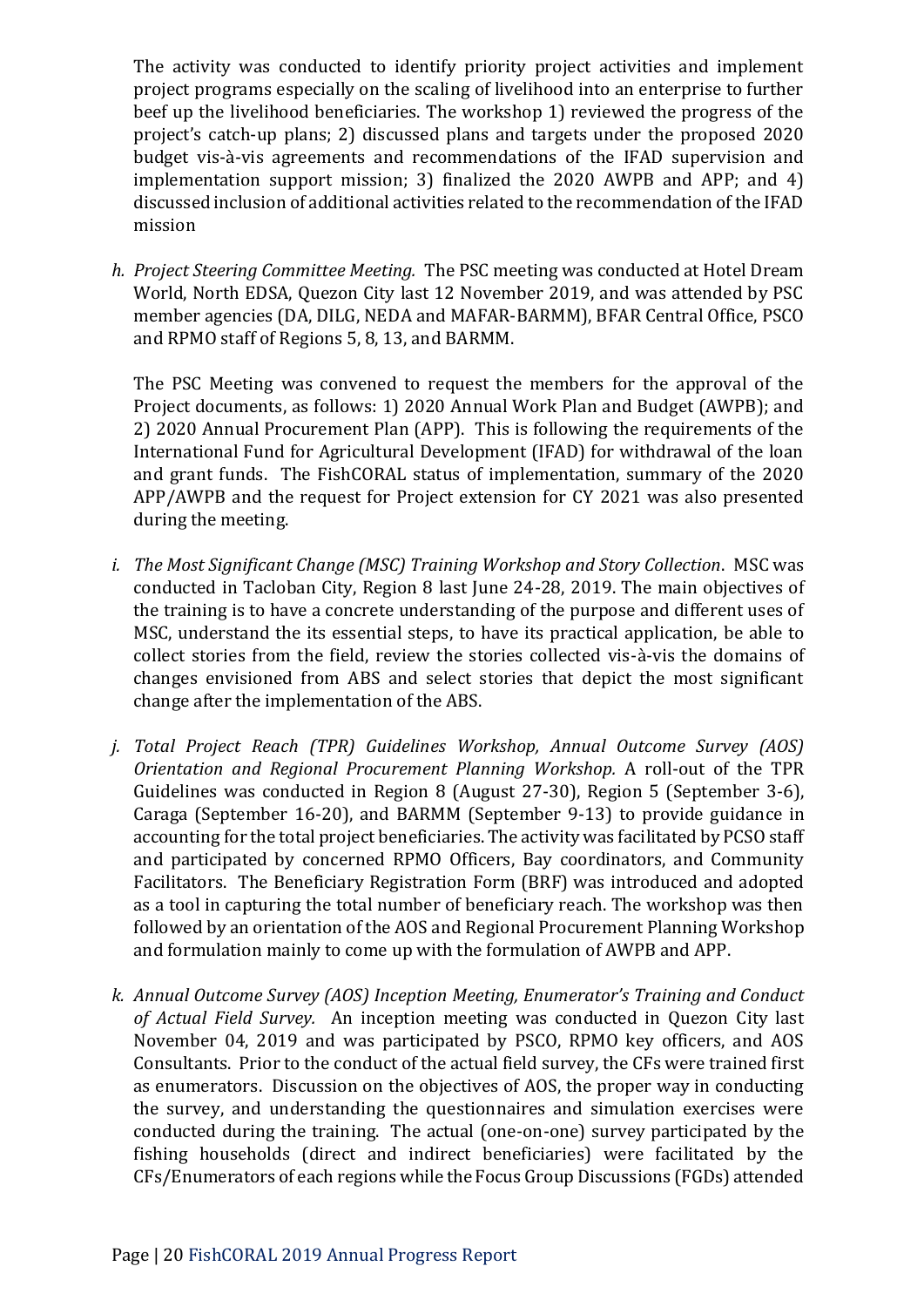by the representatives of POs, BLGU, MLGU, CFARMC, FLETs, PNP and other stakeholders were facilitated by the AOS consultants.

The Enumerator's Training and Actual Field Survey was conducted in Regions 13, Region 8 and BARMM last November 18-22; 25-29, and December 09-15, 2019 respectively. The same activity will be conducted this January 2020 in Region 5.

| <b>Activity</b>                                                                                                        | <b>Objective</b>                                                                                                                                                                                                          | <b>Expected</b><br><b>Output</b>                                                                                                             | <b>Venue of</b><br><b>Activity</b>                                                                                       | Date of<br><b>Activity</b>                            | <b>Target</b><br><b>Participants</b>                                                        |
|------------------------------------------------------------------------------------------------------------------------|---------------------------------------------------------------------------------------------------------------------------------------------------------------------------------------------------------------------------|----------------------------------------------------------------------------------------------------------------------------------------------|--------------------------------------------------------------------------------------------------------------------------|-------------------------------------------------------|---------------------------------------------------------------------------------------------|
|                                                                                                                        | <b>Component 1: Coastal Resources Management</b>                                                                                                                                                                          |                                                                                                                                              |                                                                                                                          |                                                       |                                                                                             |
| MFARMC/FLET<br>meeting, re-<br>organization/activati<br>on and training                                                | <b>FLETs and FARMCs:</b><br>-Re-organize and<br>capacitate<br>-strengthen and<br>update regularly<br>-establish<br>institutional support<br>-acquire knowledge<br>and skills and various<br>approaches on fishery<br>laws | Members of<br><b>Bantay Dagat are</b><br>equipped and<br>have gained<br>knowledge on<br>law<br>enforcement;<br><b>FLETs</b> are<br>deputized | Region 8<br>Palo, Leyte<br>Region 5<br>Esperanza,<br>Masbate<br>Region 13<br><b>BARMM</b><br>Illana Bay<br>(Maguindanao) | January<br>2020                                       | Officers and<br>members of<br>FLETs and<br>FARMCs,<br>fisherfolk<br>leaders,<br><b>MPDO</b> |
| Resource<br>Enhancement<br>Activities                                                                                  | Enhancement of<br>aquatic resources<br>through the help of<br>artificial reefs, coral<br>nursery units and<br>fish sanctuary markers                                                                                      | Artificial reefs,<br>coral nursery<br>units, and fish<br>sanctuary<br>markers<br>deployed                                                    | <b>BARMM</b><br>Illana Bay<br>& Sulu Sea                                                                                 | January<br>2020                                       | LGUs/<br>Community<br>members                                                               |
| Dialogue on the<br>delineation of<br>municipal waters<br>with the NAMRIA                                               | To coordinate with<br>NAMRIA regarding<br>the delineation of<br>municipal waters                                                                                                                                          | Concerns on<br>delineation of<br>municipal<br>water raised                                                                                   | Region 5<br>and 13                                                                                                       | $1st$ quarter<br>of 2020                              | NAMRIA and<br><b>LGU</b><br>representatives,<br><b>CRM</b> officers                         |
| <b>CRM Plan</b><br>Finalization and<br>Writeshop                                                                       | CRM plans<br>integrated to MDP                                                                                                                                                                                            | CRM plans<br>updated and<br>completed                                                                                                        | Region 8<br>and 13                                                                                                       | $1st$ quarter<br>of 2020                              | MA, ATs,<br>MPDO,<br><b>MENRO</b>                                                           |
| <b>Fish Sanctuary</b><br>Management<br>Training and<br>Workshop                                                        | To capacitate POs,<br>FARMC, FLETs and<br><b>CRM</b> related officers<br>in the management of<br>fish sanctuaries                                                                                                         | FS management<br>plans learned<br>and executed by<br>LGUs                                                                                    | Region 8<br>Catbalogan,<br>Jiabong,<br>Motiong and<br>Paranas                                                            | 1st Quarter<br>of 2020                                | CRMO, FLETs,<br>and FARMCs                                                                  |
| <b>Component 2: Livelihood Development</b>                                                                             |                                                                                                                                                                                                                           |                                                                                                                                              |                                                                                                                          |                                                       |                                                                                             |
| Training for<br><b>Facilitators on ABS-</b><br><b>GCC</b> workshop<br>Fast-track the<br>movement of<br>deliverables of | <b>Capacities of Project</b><br>staff as ABS<br>facilitators developed<br>livelihood projects<br>fully implemented<br>and operationalized                                                                                 | <b>ABS Facilitators</b><br>trained; Action<br>plan formulated<br><b>Beneficiaries</b><br>receive complete<br>livelihood                      | Region 5<br>Region 5,<br>Region 8, 13<br>and BARMM                                                                       | January<br>2020<br>1 <sup>st</sup> Quarter<br>of 2020 | PSCO, LEDO,<br>LO, CFs, BL,<br><b>ABS</b> Groups<br>RPMOs/Contr<br>actors/Suppli<br>ers     |
| goods/materials                                                                                                        | <b>Component 3: Project Management and Coordination</b>                                                                                                                                                                   | materials                                                                                                                                    |                                                                                                                          |                                                       |                                                                                             |

| Table 9. Planned Activities for the next 3 months (January to March 2020) |  |
|---------------------------------------------------------------------------|--|
|                                                                           |  |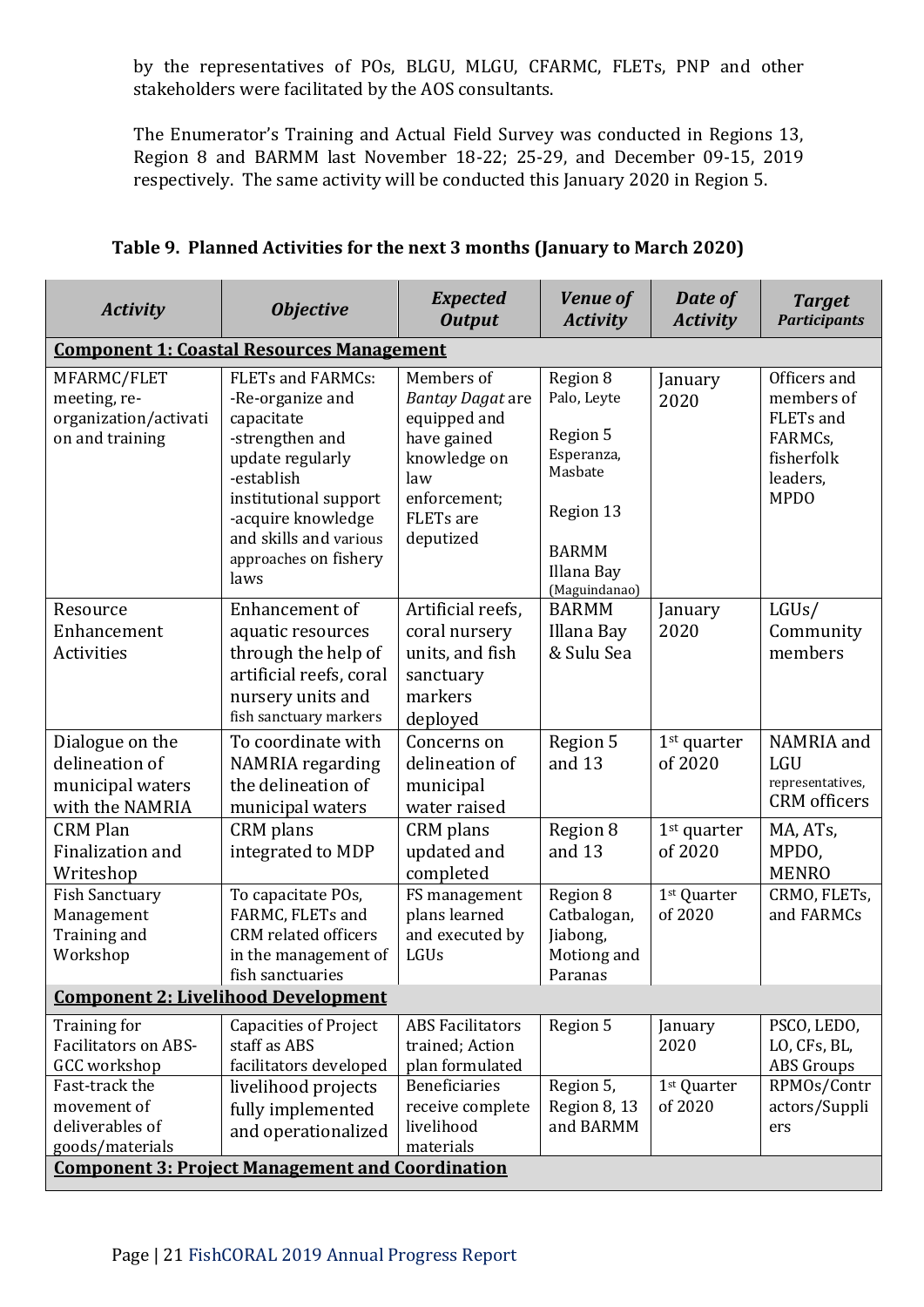| <b>Activity</b>                                 | <b>Objective</b>                            | <b>Expected</b><br><b>Output</b>                  | <b>Venue of</b><br><b>Activity</b> | Date of<br><b>Activity</b> | <b>Target</b><br><b>Participants</b>     |
|-------------------------------------------------|---------------------------------------------|---------------------------------------------------|------------------------------------|----------------------------|------------------------------------------|
| Monitoring of FS<br>delineation markers.        | Track down the<br>degree of completion      | Data on the FS<br>delineation                     | Region 5,<br>Region 8, 13          | Continuing<br>activity     | <b>CRM &amp; M&amp;E</b><br>officers and |
| infrastructure<br>projects, mangroves           | (quantity and<br>quality); Monitor          | markers; DCFs<br>and OWPA                         | and BARMM                          |                            | assistant,<br>LEDO/LO,                   |
| and livelihood sub-<br>projects, databank       | Project<br>implementation on<br>livelihoods | updated;<br>LD projects                           |                                    |                            | RPC, Bay<br>leaders,<br><b>MFLET</b>     |
| and Total Project<br>Reach (TPR) master<br>list |                                             | completely<br>implemented                         |                                    |                            |                                          |
|                                                 |                                             | Monitor and<br>account the total                  |                                    |                            |                                          |
|                                                 | Reach the Project's<br>total target         | number of direct<br>and indirect<br>beneficiaries |                                    |                            |                                          |